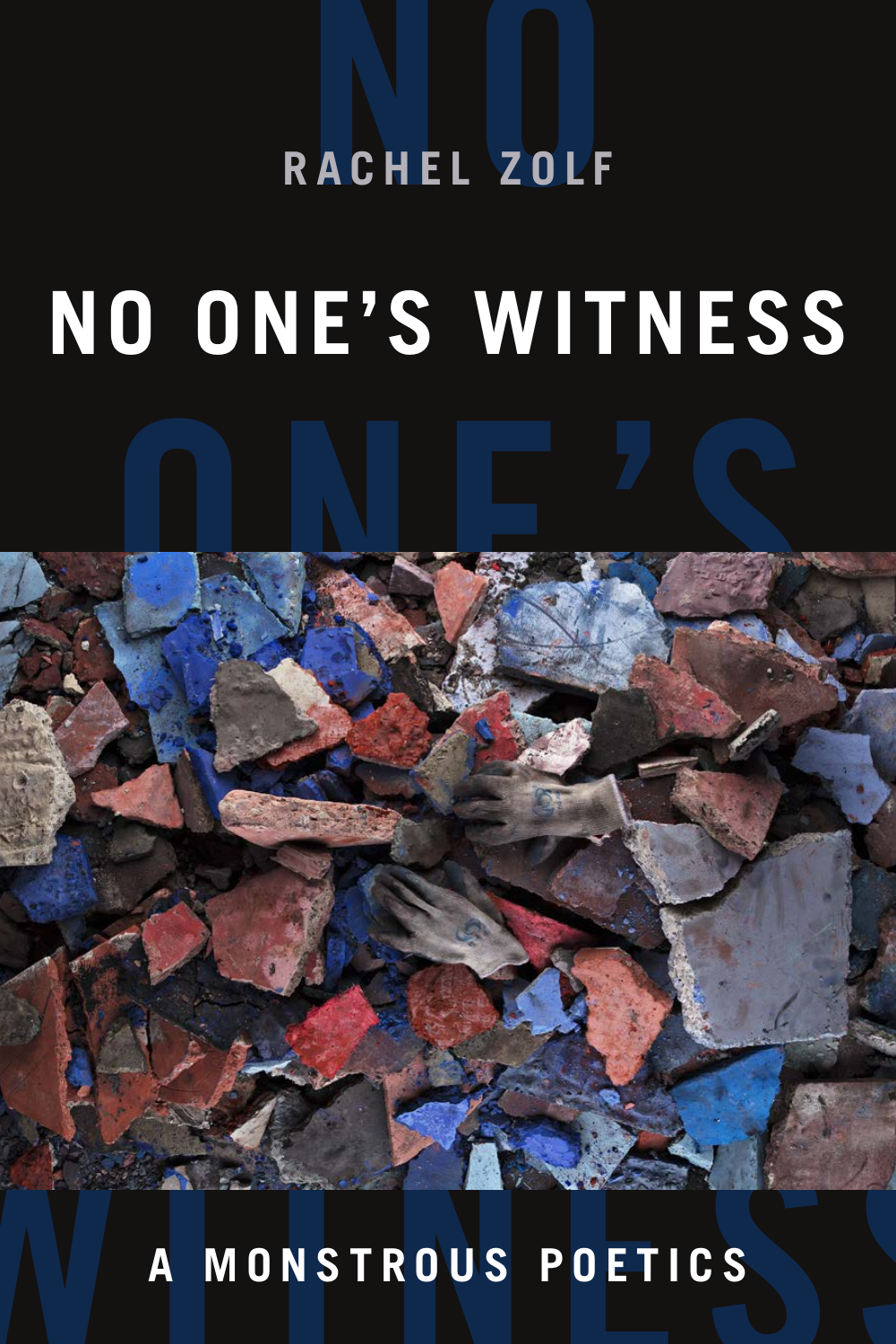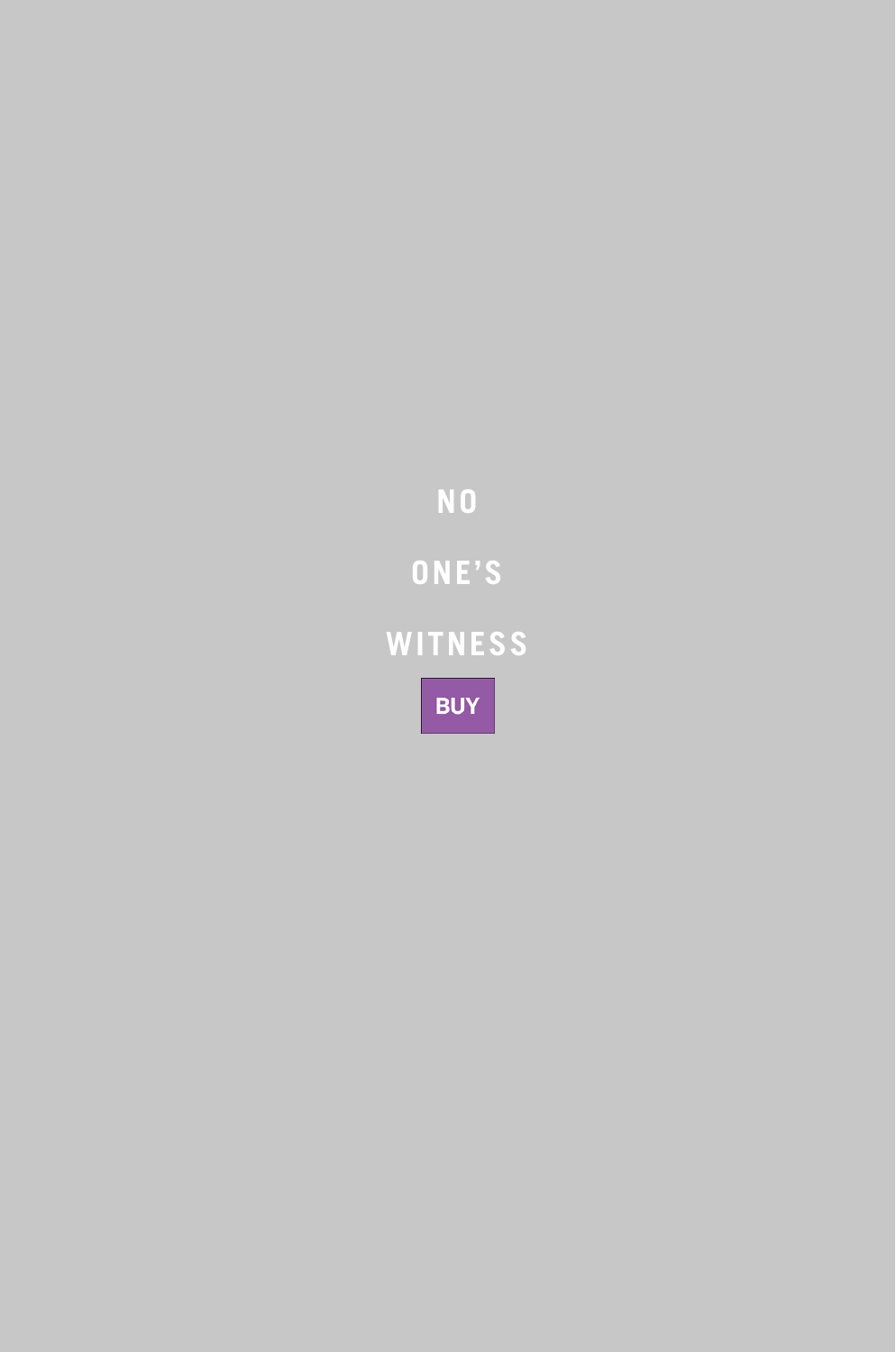7. **Black Outdoors** Innovations in the Poetics of Study A series edited by J. Kameron Carter and Sarah Jane Cervenak

UNIVERSITY

**PRESS** 

 $0$  l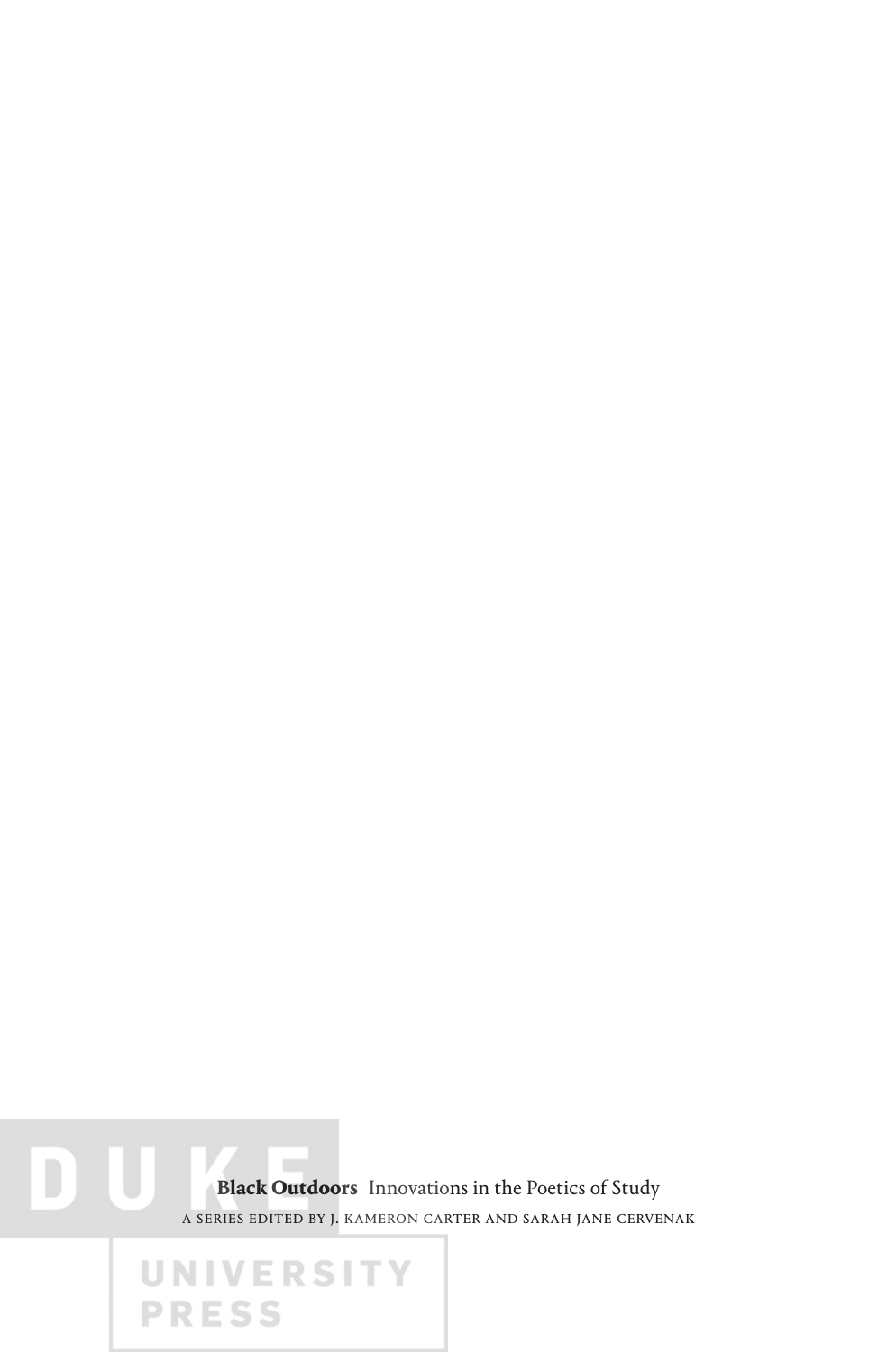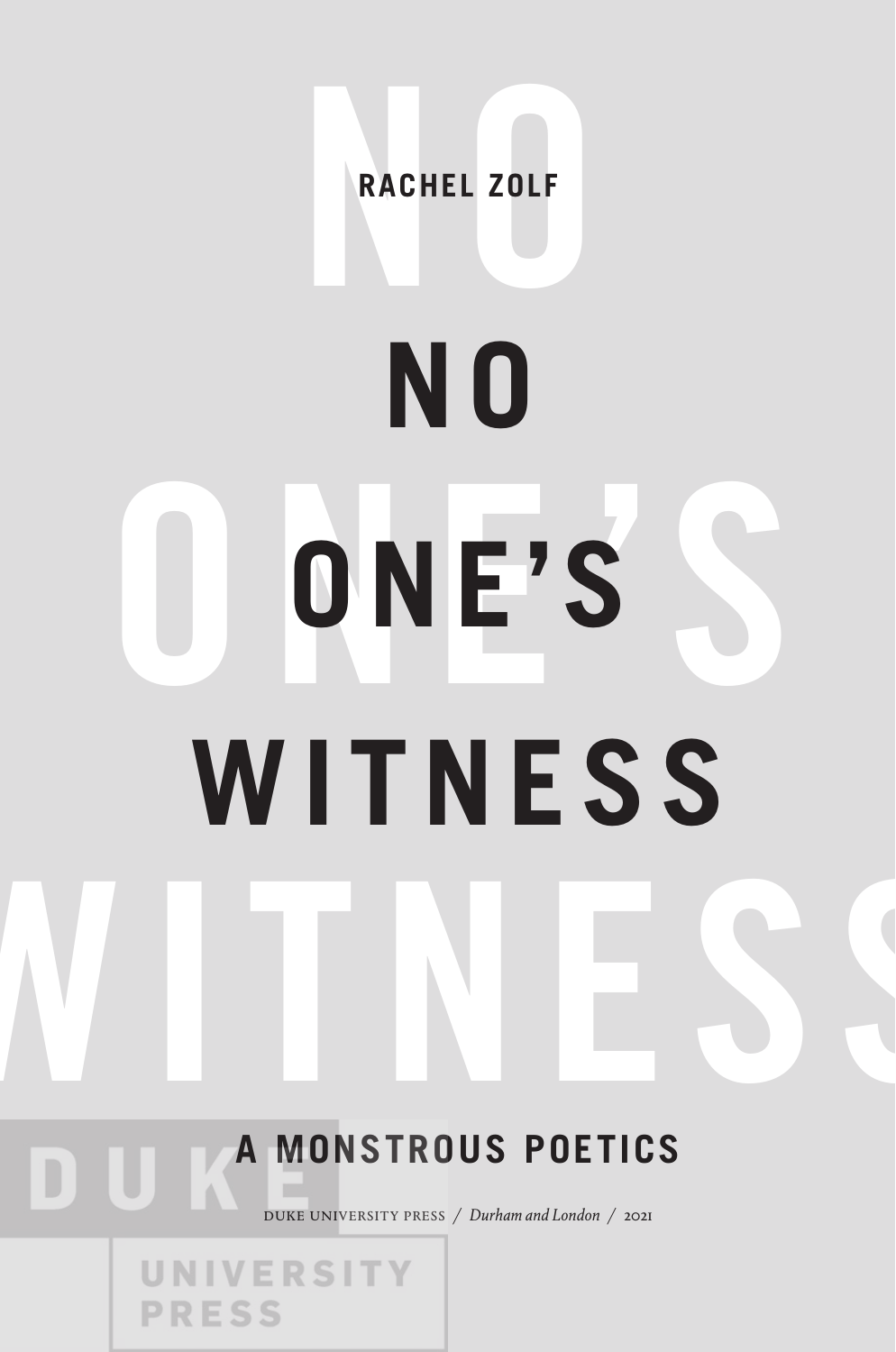© 2021 Duke University Press All rights reserved Printed in the United States of America on acid-free paper ∞ Designed by: Matthew Tauch Typeset in Portrait Text by Copperline Book Services

Library of Congress Cataloging-in-Publication Data Names: Zolf, Rachel, [date] author. Title: No one's witness : a monstrous poetics / Rachel Zolf. Other titles: Black outdoors. Description: Durham : Duke University Press, 2021. | Series: Black outdoors | Includes bibliographical references and index. Identifiers: LCCN 2020046228 (print) | LCCN 2020046229 (ebook) isbn 9781478013334 (hardcover) isbn 9781478014249 (paperback) isbn 9781478021551 (ebook) Subjects: LCSH: Celan, Paul-Criticism and interpretation. | German literature—Jewish authors—History and criticism. | German literature—20th century—History and criticism. | Holocaust, Jewish (1939–1945), in literature. | Psychic trauma in literature. | Poetics. Classification: LCC PT2605.E4 Z978 2021 (print) | LCC PT2605.E4 (ebook) | DDC 811/.54-dc23 LC record available at https://lccn.loc.gov/2020046228 lc ebook record available at https://lccn.loc.gov/2020046229

Cover art: James Allister Sprang, *Concrete Color Arrangement #12*, 2017. Archival Ink Print. Courtesy of the artist.

UNIVERSITY

**PRESS**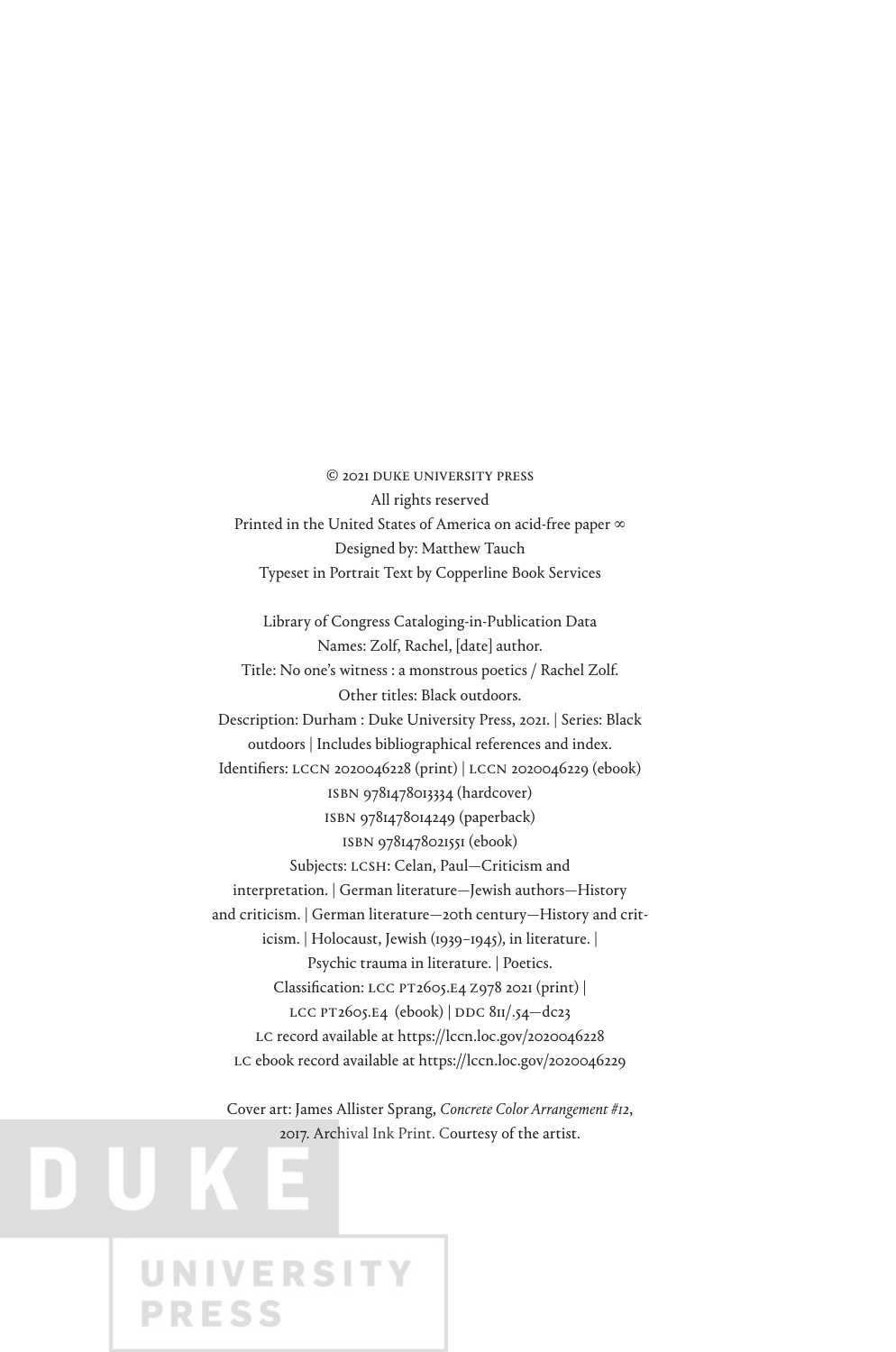#### **CONTENTS**

|                         | Acknowledgments                   | vii              |
|-------------------------|-----------------------------------|------------------|
|                         | <b>OPENING</b>                    | I                |
| 1                       | N <sub>o</sub>                    | 2I               |
| $\overline{\mathbf{2}}$ | $\begin{bmatrix} 1 \end{bmatrix}$ | 43               |
| 3                       | one(s)                            | 54               |
| 4                       | No One(s)                         | 62               |
| 5                       | bear(s)                           | 73               |
| 6                       | witness                           | $8I$             |
| 7                       | for                               | IOI              |
| 8                       | the                               | II <sub>3</sub>  |
| 9                       | witness(es)                       | I <sub>2</sub> I |
|                         | <b>APPENDIX</b>                   | 130              |

| Notes        | 133 |
|--------------|-----|
| Bibliography | 157 |
| Index        | I7I |

## DUKE UNIVERSITY

**PRESS**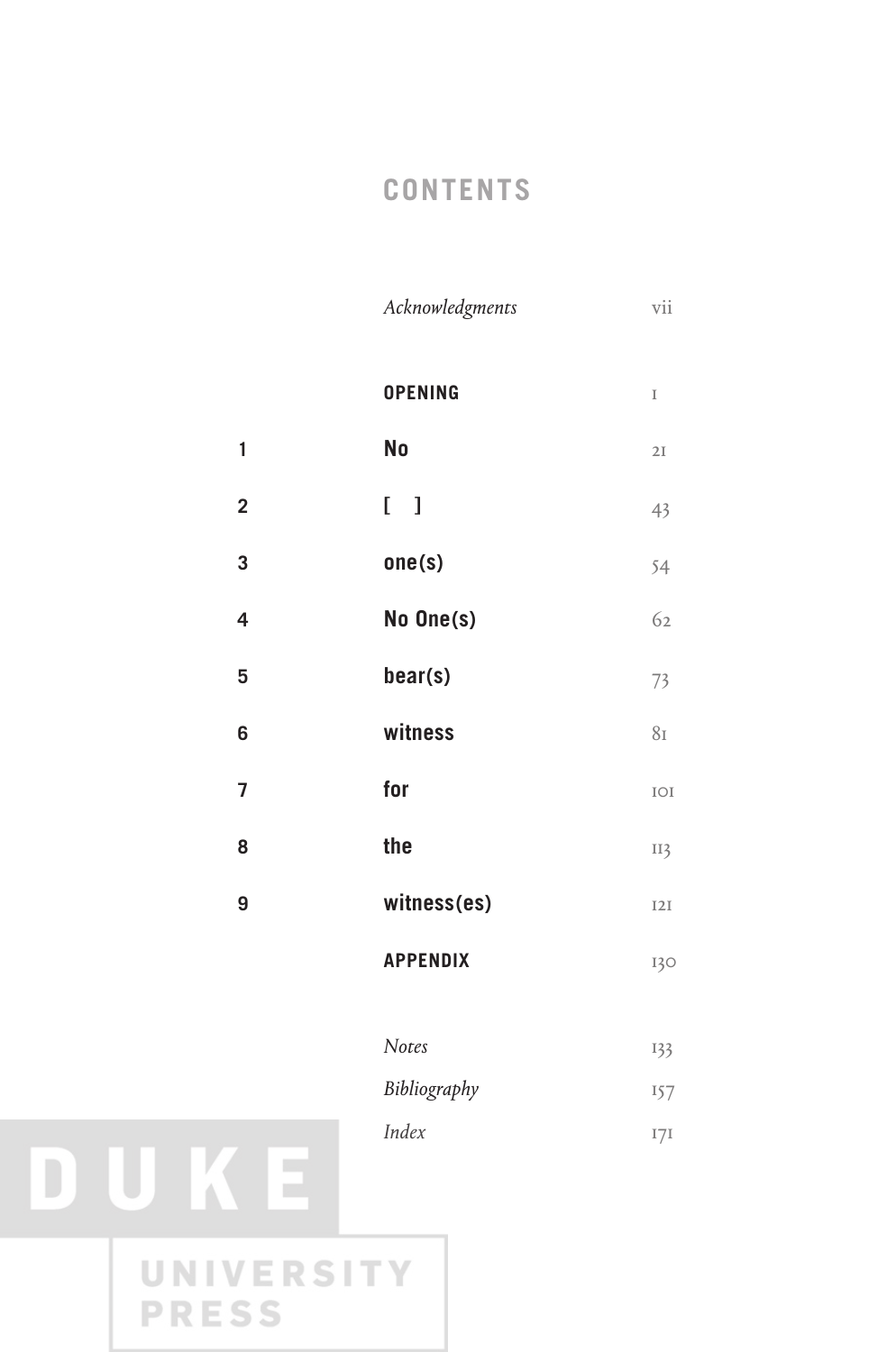#### **ACKNOWLEDGMENTS**

I would first like to thank Fred Moten, brilliant thinker and poet, for his crucial writing and friendship, for generously entering a conversation with me, and for helping me push past the third to a fleshly something (no-thing) more. My deep gratitude also to Judith Butler for her steadfast support for my work as a poet and thinker, for helping me trust that I could be both at the same time, and for her work as a guiding force.

Tremendous thanks to Elena Basile for reading several drafts and thinking with me as this book changed course and became something (no-thing) new. Many thanks to the following people for conversations over the years that have deepened this work: Emily Abendroth, Emily Beall, Margaret Christakos, Moyra Davey, Sarah Dowling, Laura Elrick, Andrea Geyer, Che Gossett, Sharon Hayes, Jeff T. Johnson, Eunsong Kim, Gregory Laynor, Robert Majzels, Airea D. Matthews, Laura Meyers, Marcia Oliver, M. NourbeSe Philip, Heike Raschl, Ariel Resnikoff, Lytle Shaw, Cheryl Sourkes, James Allister Sprang, Emma Stapely, Fenn Stewart, and Divya Victor. My gratitude to Glenn Ligon, Dread Scott, Sharon Hayes, Richard L. Copley, Laura Elrick, Bracha L. Ettinger, James Allister Sprang, and Bhanu Kapil for giving me access to images for this book, to Stephen Motika for image assistance, and to Gregg Bordowitz for helping with contacts. An earlier version of the study in chapter 6 appears in different form in *A Forest on Many Stems: Essays on the Poet's Novel* (Nightboat Books, 2021). Finally, thanks to J. Kameron Carter, Sarah Cervenak, and Ken Wissoker for believing in this queer book, to the anonymous readers for their feedback, and to Annie Lubinsky and the rest of the hardworking Duke staff for shepherding the book through the press. Thanks also to Josh Rutner for the indexing.

*No One's Witness* was written over a number of years in which I went through numerous challenging life experiences compressed into too short a period of time: difficult deaths of all my immediate family members and one friend, relationship breakups, multiple moves across a border, immigration issues, graduate school, a new job, a new relationship,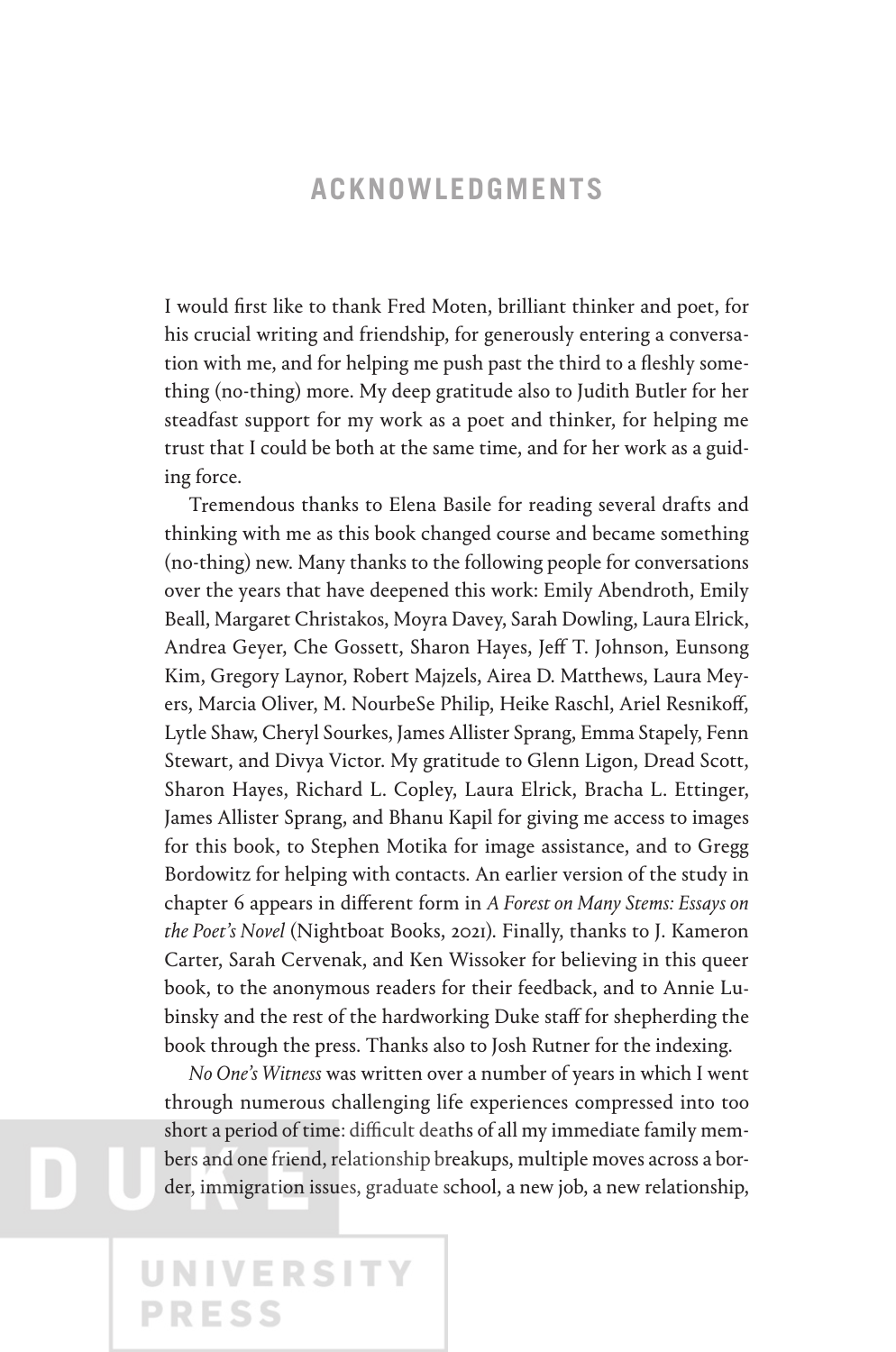and, most recently, a new baby. I am so grateful to my love Julia Bloch for bearing witness with me through much of this—and for assiduously commenting on drafts and copyediting the monster! Most of all thanks to you and Rafa and all our queer kith and kin for creating a new family with me.

Writing these acknowledgments in the midst of the COVID-19 pandemic, I wonder if the book would have been different if written during or after this particular end of the world. Perhaps, but the swarm, field, plenum, chorus persists, insists, even if the No Ones touch not touching. The book lives in now-time, and as a friend wisely said when Julia and I finally decided to let the other creature in our family, the oneeyed semiferal feline (Heavy) Meadow, roam outside every day, it's a profound experience just letting go.

*No One's Witness* is dedicated to Akilah Oliver (1961–2011), luminous poet and thinker and No One and friend.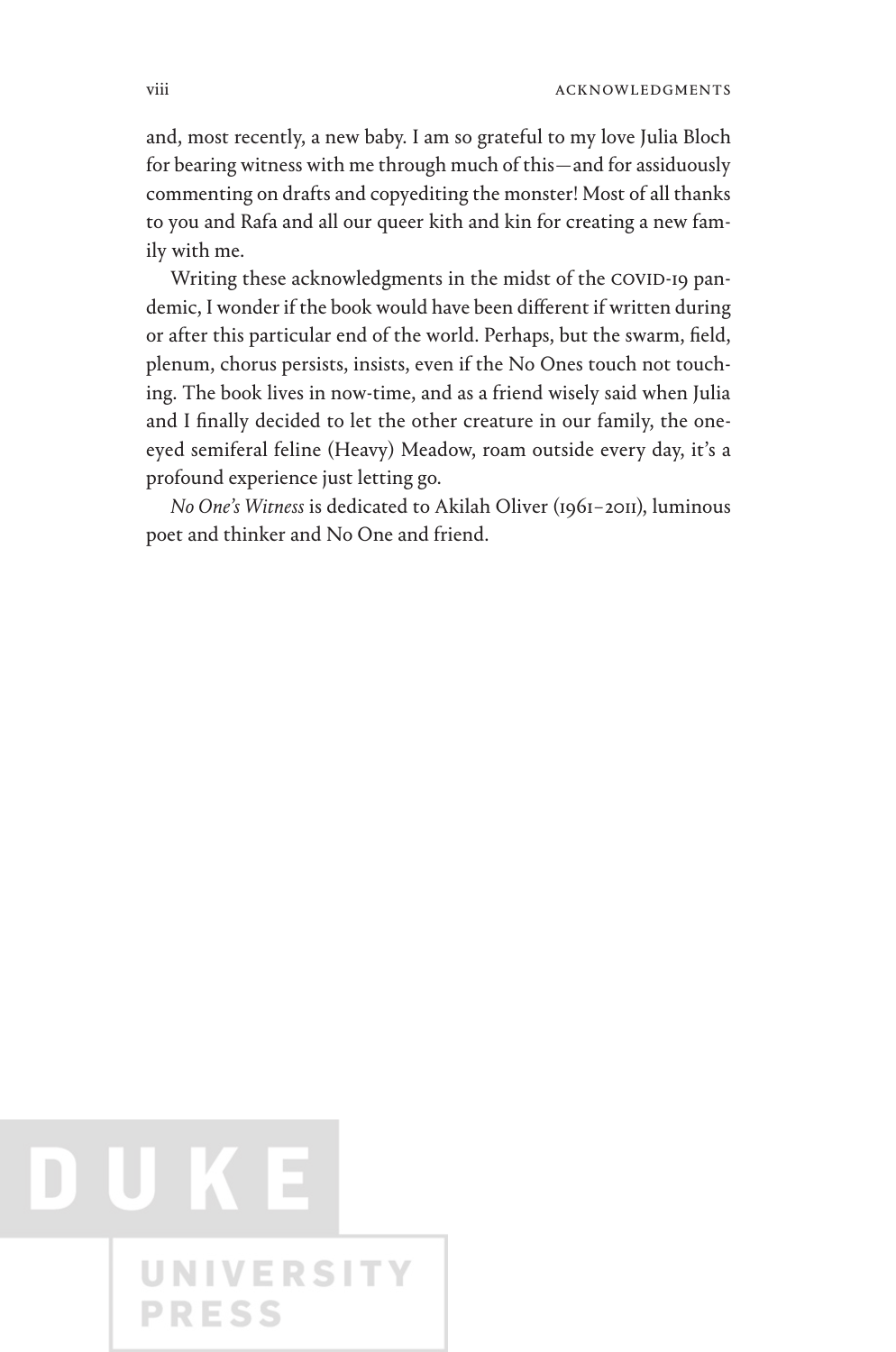#### **OPENING**

Can this being together in homelessness, this interplay of the refusal of what has been refused, this undercommon appositionality, be a place from which emerges neither self-consciousness nor knowledge of the other but an improvisation that proceeds from somewhere on the other side of an unasked question? **STEFANO HARNEY AND FRED MOTEN**

What if, instead of The Ordered World, we could imagine The World as a Plenum, an infinite composition in which each existant's singularity is contingent upon its becoming one possible expression of all the other existants, with which it is entangled beyond space and time. **DENISE FERREIRA DA SILVA**

are there greeters there [are you one] when we former ghosts arrive **AKILAH OLIVER**

Could it be that language happened? **M. NOURBESE PHILIP**

The flesh gives empathy. **HORTENSE SPILLERS**

*Niemand / zeugt für den / Zeugen*. 1 "These three lines resist even the best translation."2 In English, does the first line/word translate as a (non)figure named "No one" or "Noone" or "Nobody"—or no one at all? In the French translation of *Niemand*, is *Personne* a person? Does this pronoun *Niemand* perform an action, *zeugt*, such that it "witnesses" something or someone with its very own eyes, or does it "bear witness" to or for something beyond normative knowledge—something encompassed in the noun *Zeugen*/witness? Or does (or should) the pronoun *Niemand* perform no such action at all? Or is it neither one nor the other, *ne-utre*, neutral? And what is the weight of the preposition *für*/for or the article *den*/the? A panoply of inflections accompanies each translation choice, long before interpretation confronts the poem. The poem resists, and a messy resistancy is necessary to approaching the poem.<sup>3</sup> When the interpreters arrive, the poem prefers not to.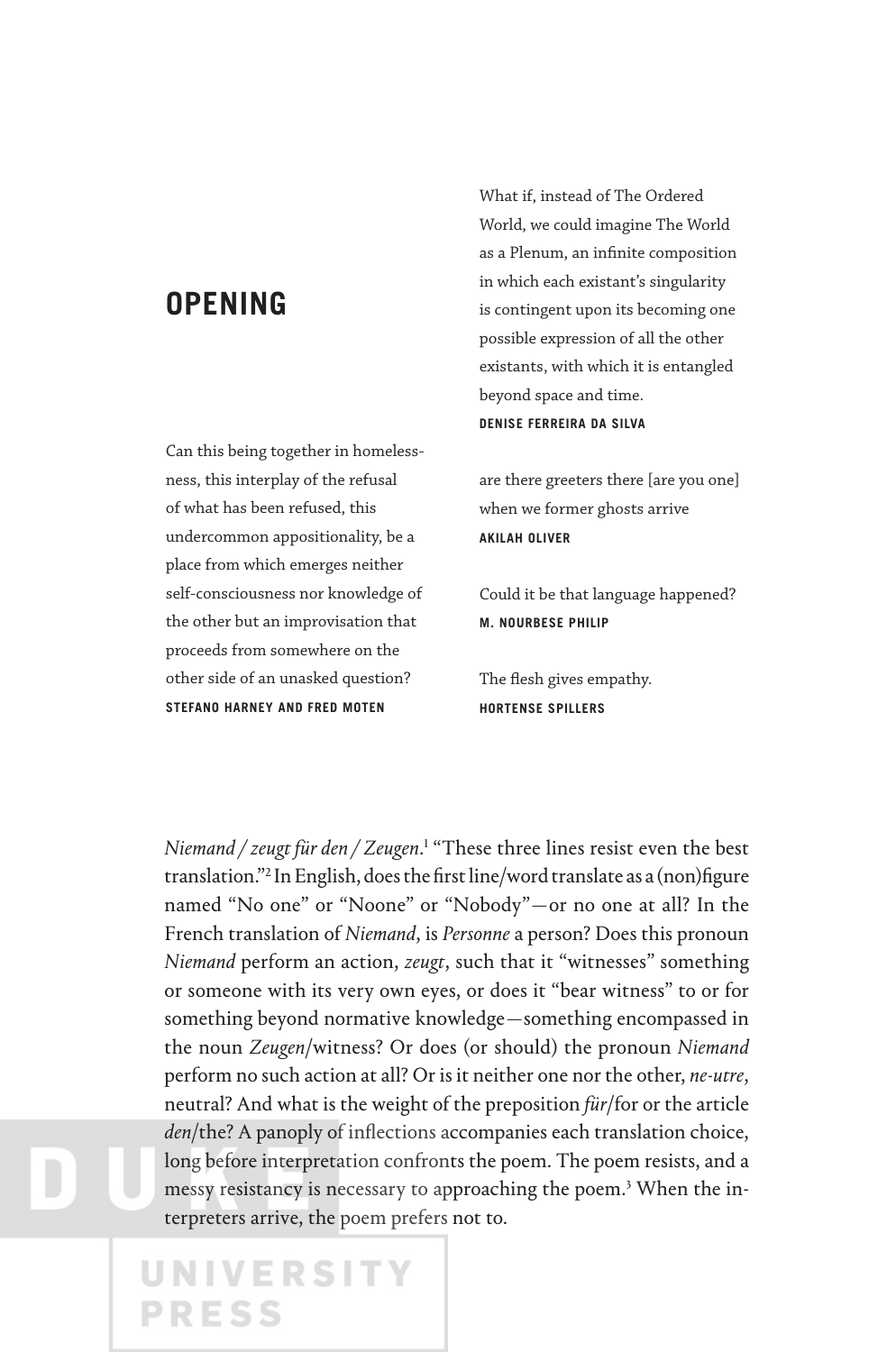2 OPENING

**STUDY ·** A class is studying Herman Melville's story *Bartleby, the Scrivener*, and students are bewildered by Bartleby's refusal to move, keep copying, conform. They feel frustrated, can't grasp Bartleby's preferred (in)actions.4 The professor (a writer) asks everyone to stand and stay silent beside their chairs. A number of minutes go by. The spaces between bodies begin to palpate the room. More time passes and the shuffling settles. After a few more breaths, the teacher asks, "What are you doing?" and a student responds, "I think we're writing."

Maurice Blanchot makes a claim for a certain kind of activated patience: "To write: to refuse to write—to write by way of this refusal."5 Fred Moten makes a claim for blackness as "a theater of the refusal of what has been refused."6 Not dissimilar to Bartleby's refusal that enacts what it refuses (a waiting that is a writing), Romanian Jewish poet and Nazi holocaust survivor Paul Celan's poem "Aschenglorie" (Ashglory) the poem that ends with *Niemand / zeugt für den / Zeugen—*prefers not to clarify whether no one *can* or *should* (or conversely whether a generic one *can't* or *shouldn't*) bear witness for the witness, or whether an aporetic (non)figure called Noone or Nobody (or even my own variation, No One) is in the process of doing just that (i.e., witnessing).7 This paradox enacts and indexes the limits not only of poetic interpretation but of witnessing itself. Like the slippery theological-political terms "neighbor" or "sovereign" or "friend" or "host" or, more abstractly, "justice" or "democracy" or "responsibility" or "forgiveness," the term "witness," as noun or verb, refuses to sit still and yield a "proper" (*propre*, French, "clean," an anagram of Celan) meaning.<sup>8</sup> "Witness" operates under a contradictory signification, whether we are discussing its juridical definition of giving testimony in a court of law or its theological definition of testifying spiritually/bearing witness to something beyond knowledge and meaning.<sup>9</sup> Indeed, thought reaches a limit in trying to grasp the conceptual contours of witnessing, but it is a *necessary* limit, a limit that can *perhaps* become a threshold, the mirror a window, if one prefers projective metaphors. Threshold like poetry and its fraught relation to philosophy, wherein perhaps *poesis* (making, generating an upending force that *zeugt* also contains) and poetics can push be-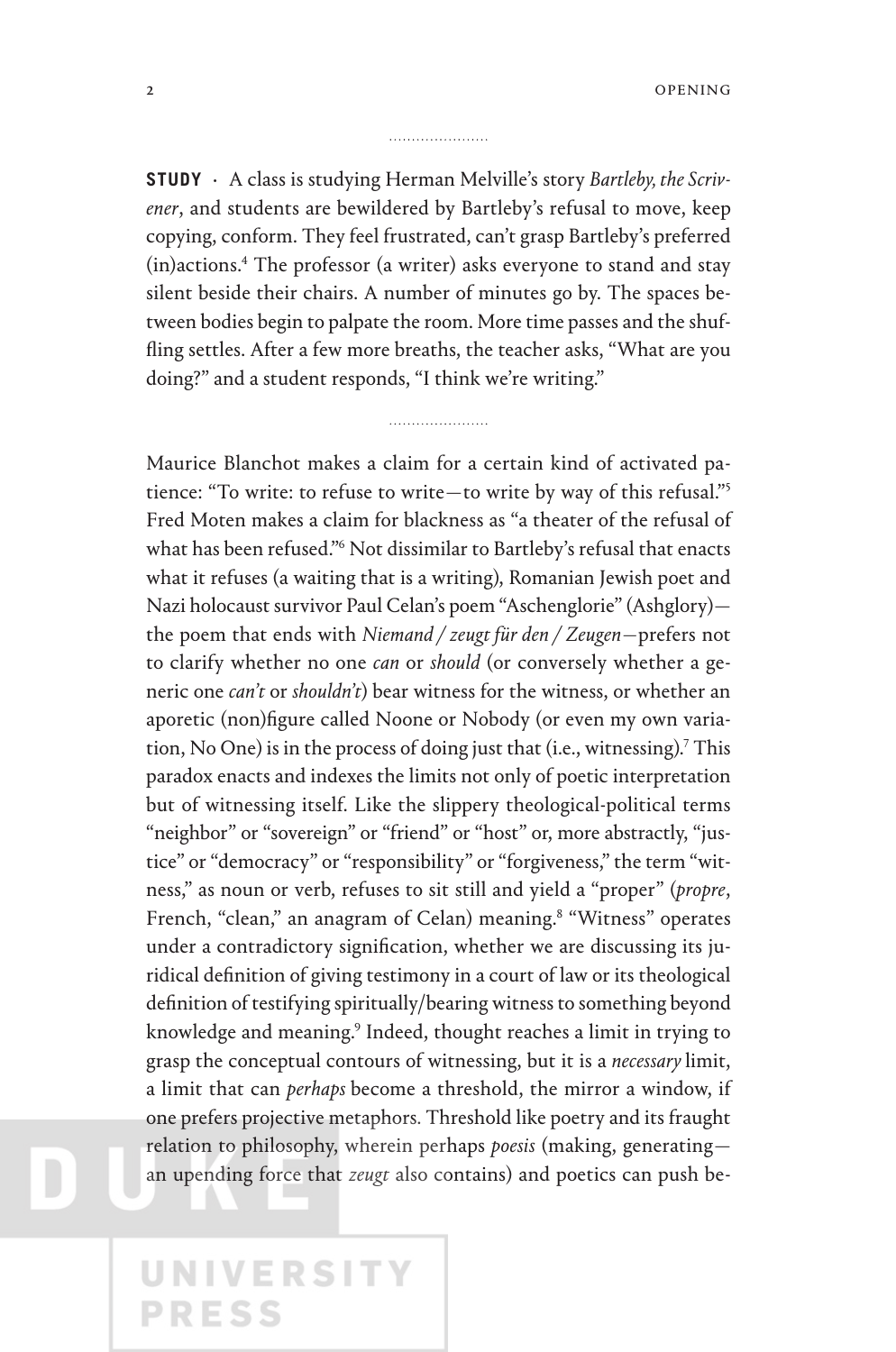yond the tired tropes of Aristotle, Heidegger, Hölderlin, and the *New York Times*. 10 Threshold like Blanchot on Bartleby:

This is abnegation understood as the abandonment of the self, a relinquishment of identity, refusal which does not cleave to refusal but opens to failure, to the loss of being, to thought....We have fallen out of being, outside where, immobile, proceeding with a slow and even step, destroyed men come and go.<sup>11</sup>

Perhaps Niemand/No One is akin to one of these destroyed lives, not simply a Bartleby or a zombie but a new form of life both immobile and proceeding with a slow and even step, a new "'genre' of the human," to apply Sylvia Wynter's terminology, outside the shopworn white-western-imperialist scope of humanist Man.<sup>12</sup> Or if we set aside the human and its disastrous violences, perhaps No One is simply life. Perhaps the infamous *Muselmann* ("Muslim"), the "living dead" figure of the Nazi camps, is a No One, a destroyed yet still living life, a life without the decision-making capacity of Bartleby because "'I'd prefer not to' is simply not an option" for people in states of extreme subjection, as Alexander Weheliye argues: people enduring the Nazi camps or plantation slavery and its afterlives, for example.<sup>13</sup> Fully self-present and self-possessed agency and subjectivity was—and in many ways still is impossible. For Frank Wilderson, "if, when caught between the pincers of the imperative to meditate on Black dispossession and Black political agency, we do not dissemble, but instead allow our minds to reflect on the murderous ontology of chattel slavery's gratuitous violence—seven hundred years ago, five hundred years ago, two hundred years ago, last year, and today, then maybe, just maybe, we will be able to think Blackness and agency together in an ethical manner."14 For Moten, blackness encompasses nonnormative lives who refuse refused subjectivity and individuation, who "prefer not to, in stuttered, melismatic, gestural withdrawal from that subjectivity which is not itself, which is not one, which only shows up as thwarted desire for itself, as the lurid autocathectic lure of an airy fiend that walks beside you in a storefront window."15 Perhaps No One lives in that gestural withdrawal.

There is an activated waiting that is not *about* the ontological subject, not projecting from the person as central site of knowledge and speech, but rather encompassing a paraontological form of being "that is neither for itself nor for the other."16 *Paraontological* is Nahum

UNIVERSITY

**PRESS**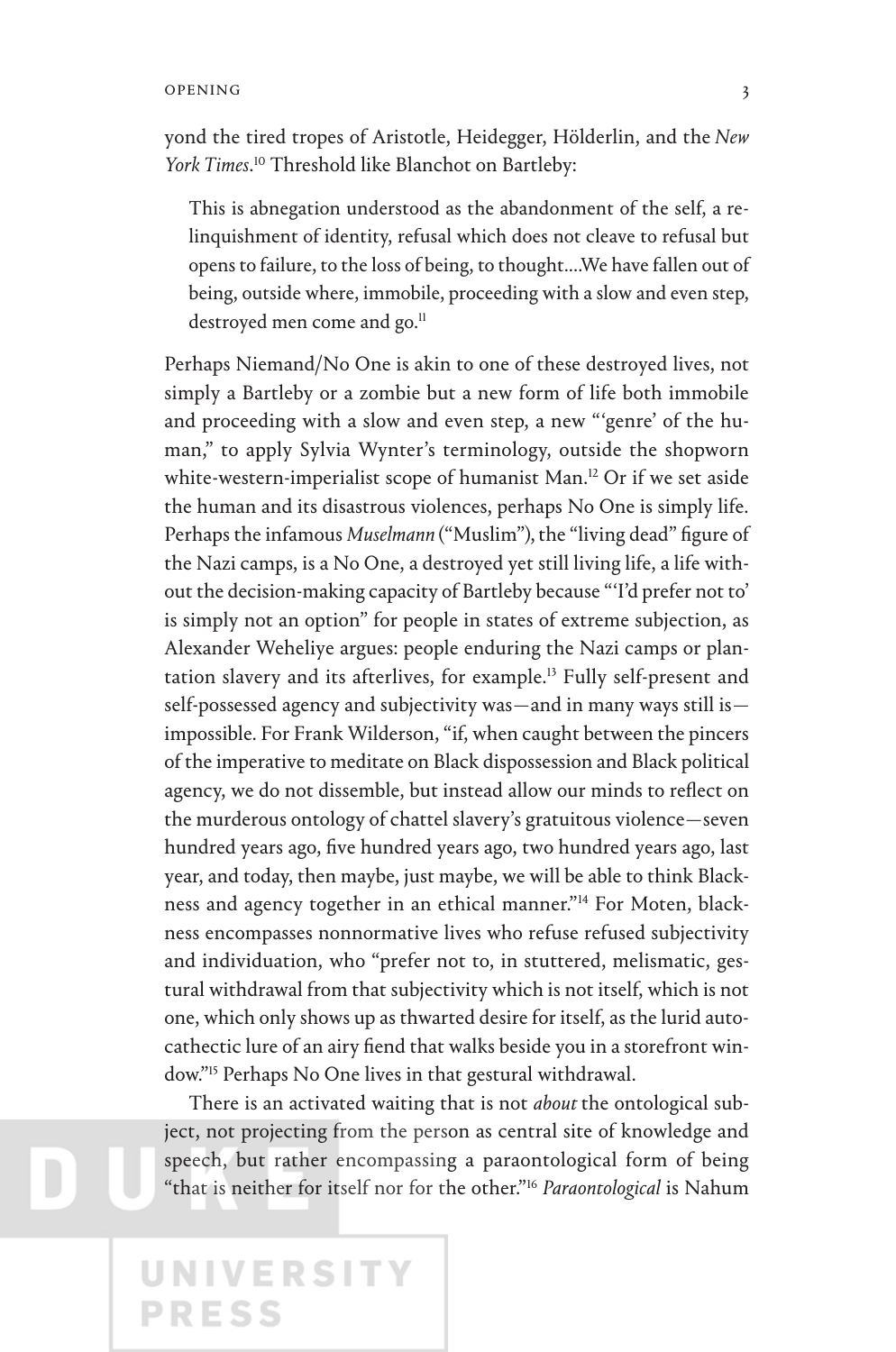Dimitri Chandler's term that Moten has called an "undercommon disruption of ontology."17 Moten writes that paraontology "derived from [Chandler's] engagement with [W. E. B.] Du Bois's long anticipation of [Frantz] Fanon's concern with the deformative or transformative pressure blackness puts on philosophical concepts, categories, and methods."18 Para- as protecting against, warding off, but also queerly alongside, prior to, and beyond ontology. Blackness as "the anoriginal displacement of ontology…ontology's anti- and antefoundation, ontology's underground, the irreparable disturbance of ontology's time and space."19 Perhaps the person has been destroyed and/or never allowed to exist, and there is only no-thing or no-body or No One, a monster constitutively composed of multiple parts; not an individuated one but an entangled social (non)figure who (non)performatively "consent[s] not to be a single being," a phrase Moten borrows and shifts from Édouard Glissant.20 As Denise Ferreira da Silva claims, expanding on concepts from particle physics, "when the social reflects The Entangled World, sociality becomes neither the cause nor the effect of relations involving separate existants, but the uncertain condition under which everything that exists is a singular expression of each and every actual-virtual other existant."<sup>21</sup> For Moten, "I who have nothing, I who am no one, I am who am not one" is also a "surreal presence—not in between some things and nothing is the held fleshliness of the collective head."<sup>22</sup> Perhaps No One(s) bear(s) witness to Ferreira da Silva's "difference without separability."23

My aim in this book is to enact a knowledge assemblage that brings into apposition (nonhierarchically, not as a mode of comparison or analogy but as a contiguous and interconnected constellation—drawing on Glissant's torquing of Gilles Deleuze and Félix Guattari's enmeshed network, the rhizome, into his concept of Relation) concepts and methodologies from black studies (and black study), twentieth-century European philosophy, queer theory, and experimental poetics.<sup>24</sup> While I will refer to trauma studies as a well-trod stage for examining the process of witnessing, its white, Eurocentric, Shoah-as-singular-event frame is insufficient to encompass an abyssal ongoing trauma such as racial slavery and its afterlives that, to torque Wilderson slightly, is "a condition of [para]ontology and not just…an event of experience"; or, as Moten says, more "durational field rather than event," an "unremitting non-remittance."<sup>25</sup> Much as (overwhelmingly white and Eurocen-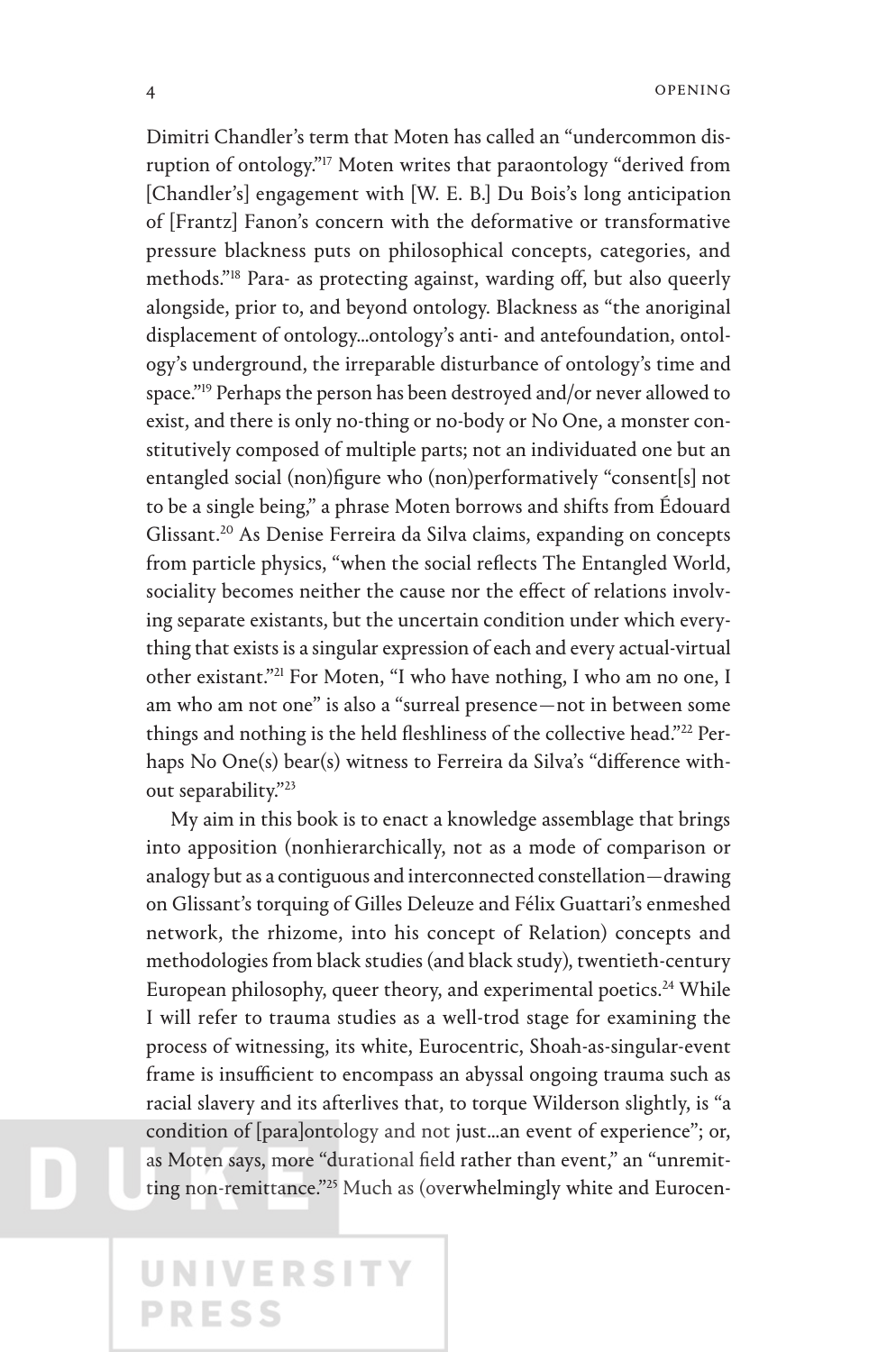tric) Celan scholars may disagree, it is impossible to confront Celan's poetry, and the Nazi holocaust in general, without confronting transatlantic slavery and its afterlives amid ongoing colonialism. Black studies specifically, with its over-two-hundred-year examination of race, history, society, culture, ontology, and ideas of witnessing, and with its rich internal differentiation, charts a field of thought that perhaps makes it possible to start understanding these irreducible, incalculable three lines by Celan—*Niemand / zeugt für den / Zeugen—*as an index of the im/possibility of witnessing and witnessing witnessing.

The No One who keeps emerging through its dis/appearance in this book eschews individuation while always already becoming within differential entanglement. I am seeking to activate a No One who/that is paraontological and hauntologically informed by the no-thingness that has been historically ascribed to blackness and that blackness enacts within, apposite to, and beyond the No One. No One is a slippery concept that, particularly in the context of Celan's work, could encompass God and the poet and the reader and the poem—though Moten might argue that those No Ones can be black things too. No One could be a theological-political limit concept, but it is more and less than that. No One is an unhomed site to think about no-things that refuse received notions of subjectivity and objectivity, oneness, twoness, and thingliness. Odradek has no fixed abode. But let's not get ahead of ourselves. "Monsters cannot be announced. One cannot say: 'Here are our monsters,' without immediately turning the monsters into pets."26

Jacques Derrida was what Friedrich Nietzsche might call a "new style of philosopher…[a] philosopher of the dangerous Perhaps…arriving on the scene."27 Indeed, Derrida borrowed Nietzsche's concept of "the dangerous Perhaps" and morphed it to encompass a messianic justice to-come (*à-venir*) as im/possible (non)event of the *avenir* (future), or what he calls "messianic hope" that is "messianic without messianism."28 Derrida writes of "those 'perhapses' which have for decades explicitly marked the privileged modality, messianic in this instance, of the statements that matter the most to me."<sup>29</sup> He speaks of the "necessity or ineluctability of this 'perhaps'" and "what is going to come, *perhaps*, is not only this or that; it is at last the thought of the *perhaps*, the *perhaps* itself.…the thought of the 'perhaps' perhaps engages the only possible thought of the event."<sup>30</sup> And, at the center of one of his key essays: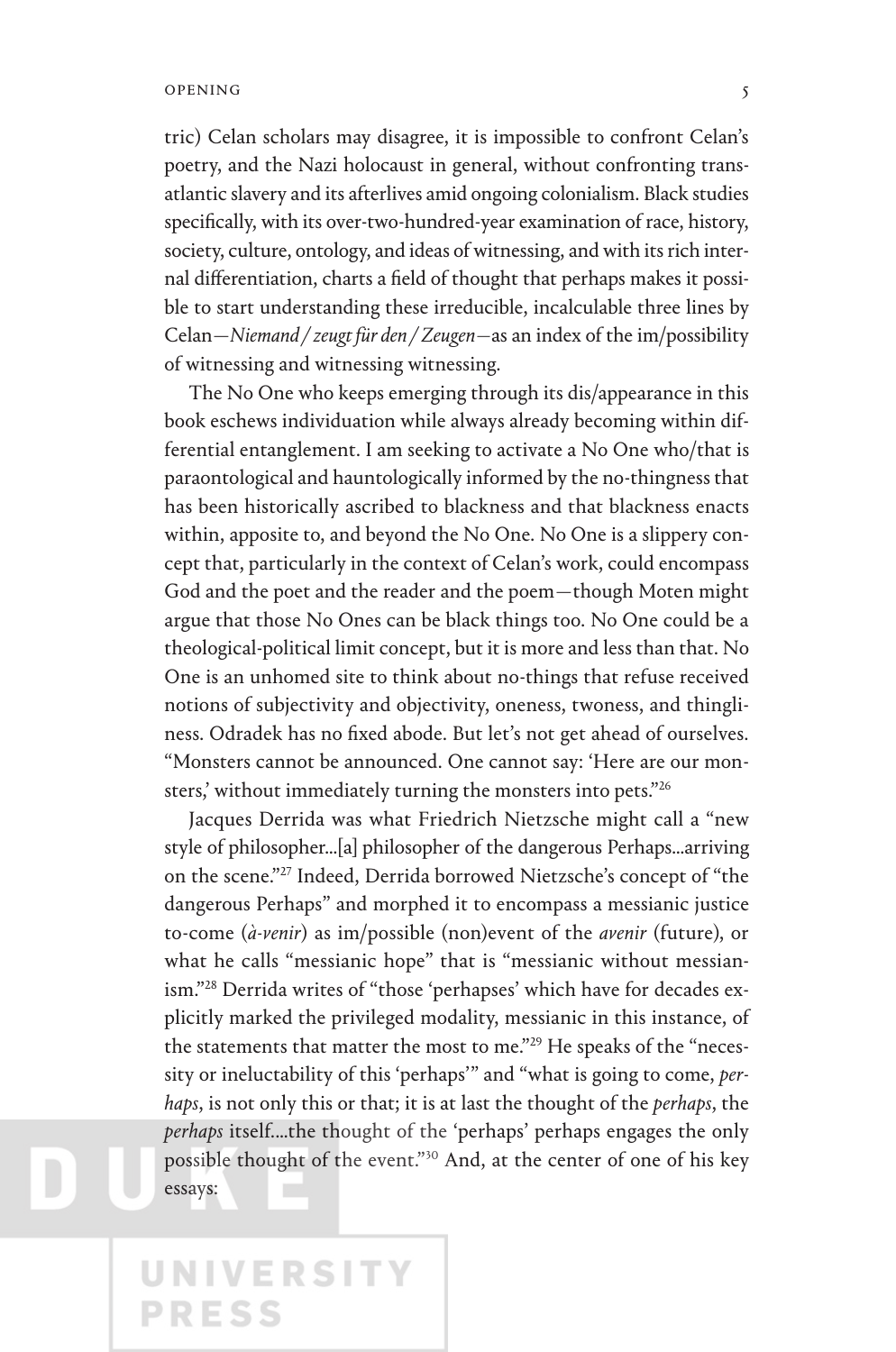Justice remains *to come*, it remains *by coming* [*la justice reste à venir*], it *has* to come [*elle a à venir*], it *is* to-come, the to-come [*elle* est *à-venir*], it deploys the very dimension of events irreducibly to come. It will always have it, this à-venir, and will always have had it. *Perhaps* this is why justice, insofar as it is not only a juridical or political concept, opens up to the *avenir* the transformation, the recasting or refounding [*la refondation*] of law and politics.

"Perhaps"—one must [*il faut*] always say *perhaps* for justice.31

*No One's Witness: A Monstrous Poetics* draws on concepts from European philosophy such as Derrida's messianic perhaps (*peut-être*,maybe, could be, by chance) and the to-come, and Deleuze and Guattari's notions of becoming and virtuality, but is most influenced by how these concepts converge and resonate with black studies theorizing on blackness as a radical and excessive paraontological social force. Moten's concepts of blackness as absolute no-thingness and consent not to be a single being; Ferreira da Silva's concepts of no-bodies, the plenum, and difference without separability; and Hortense Spillers's concept of the flesh (and its monstrosity) ground my thinking in this book. Weheliye's theorizing on Spillers's flesh and Wynter's genres of the human against Man is also important to my thinking as Weheliye draws the Muselmann into the field of the flesh in apposition to black flesh under extreme subjection while providing a vital critique of Giorgio Agamben's biopolitical claims centered around the Muselmann as the "absolute biopolitical substance" and "complete witness" of the Nazi camps, "who by definition cannot bear witness."32 In *No One's Witness*, the Muselmann as No One does bear witness, in and through the monstrous, incalculable flesh. Saidiya Hartman's theorizing on and enactment of choral and fleshly empathy and witnessing are also significant for my argument for No One's im/possible speech, as is Jared Sexton's theorizing on abolition as a movement of movements toward unsovereign landless, selfless existence.

Radical black theory as the critique of western "civilization" and black feminist theory in particular, with its critique of the regimes of Man, the human, and the self and, as Spillers writes, its insurgently "*claiming* the monstrosity" of "unprotected…female flesh 'ungendered'" as "a primary narrative" and "a praxis and a theory, a text for living and for dying, and a method for reading both through their diverse mediations," are crucial apposite interlocutors to my theorizing of No One's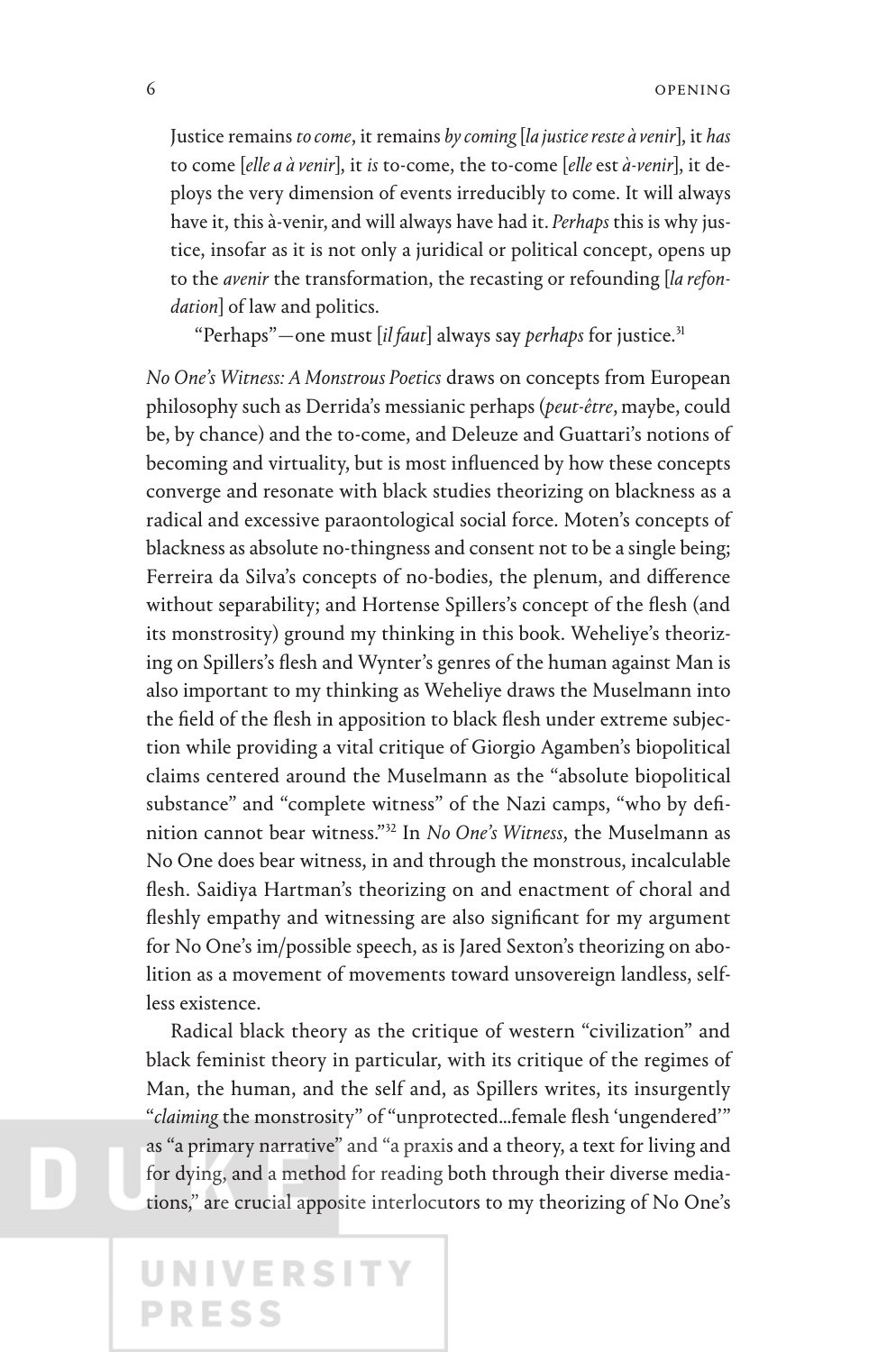monstrous witness.<sup>33</sup> For Moten, "blackness as a kind of aesthetic and social force is not determined and structured by what it is people have been calling the black/white binary. Blackness is this other (no-)thing" that "is not the property of black people. Everybody has the right and an option to claim blackness."34 Blackness is a monstrous social force, with the Latin roots of monstrosity from *monstrum*, portent, prodigy, atrocity, and marvel, and *monere*, to warn, with a link to *monstrare*, to point and show, and a Proto-Indo-European root, *men-*, to think with. Moten and Stefano Harney's call for an undercommon sociality and Laura Harris's study of the "aesthetic sociality of blackness" and its monstrous "motley crew," an "interclass and interracial and queer collaboration and…disruption and reconfiguration of gender structures....a different way of being and belonging together, of acting and creating in concert, for themselves but also for others: not citizenship but a kind of critical noncitizenship, a free and motley association that would materialize in dissident, disruptive work and works, the undocuments of the undocumented," ground the disruptive, ensemblic, monstrous assemblage that constitutes this book.<sup>35</sup>

The etymological roots of witnessing and testimony contain not only a masculinist *testes* but also *terstis*, the one who is present as a third. Perhaps No One, in its witnessing for the witness, occupies a genderneutral third (or more) grammatical "person" (who is not a person) not caught up in the specularity of the I-you binary. Something happens, some-thing is *demonstrated*, when the heterogeneous political (or social, Moten would say) third or more interrupts not only the individual but the closed space of Emmanuel Levinas's transcendental ethical two (me and the other, but also reader-writer, reader-text, writer-text, etc.). Misappropriating Jacques Lacan in kindergarten, "It is only because we count *three* that we can manage to count *two*."36 Yet, to be clear, when "we" invoke the three we are not invoking third-way neoliberal politics, the synthesis, or an Oedipal daddy-mommy-me triad. Indeed, it may be impossible to calculate No One and its relation to first, second, or third "persons" at all. Moten again: "To invoke the more (or less) incalculable is to recognize how life-in-danger takes certain conceptual apparatuses over the limit, in unnatural defiance of their rule, placing *them* in danger, such that the difference between internal and external imposition, or that between major and minor struggle, fails properly to signify."37 No One is numerous and innumerable, improperly invoking queer forms of life that swerve toward incalculable speech. As Derrida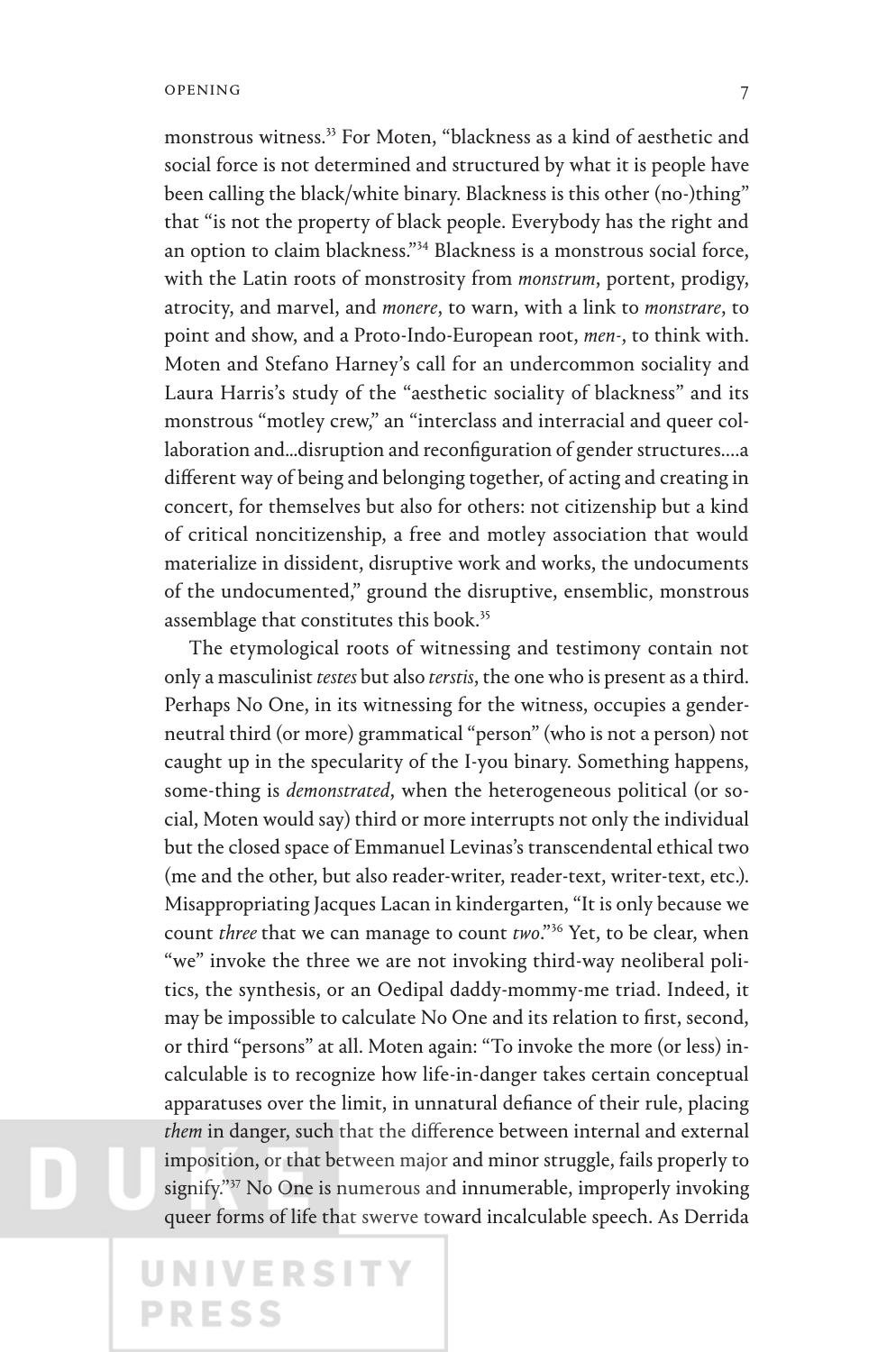8 OPENING

suggests, "justice [to come] is incalculable, it demands that one calculate with the incalculable."38

A dangerous perhaps measures the span of such thresholds and strange turns. As do certain forms of literature and art, particularly the Deleuzian and Guattarian "minor" ones that in their "collective assemblages of enunciation," in their monstrously political language gestures, explode dominant forms from within.<sup>39</sup> For Celan, a thinker of a dangerous perhaps and a minor writer who takes language over its limit, breaking the hold of the German language on his own and his era's wounded consciousness:

Poetry is perhaps this: an *Atemwende*, a turning of our breath. Who knows, perhaps poetry goes its way—the way of art—for the sake of just such a turn? And since the strange, the abyss *and* Medusa's head, the abyss *and* the automaton, all seem to lie in the same direction—it is perhaps this turn, this *Atemwende*, which can sort out the strange from the strange? It is perhaps here, in this one brief moment, that Medusa's head shrivels and the automatons run down? Perhaps, along with the I, estranged and freed *here, in this manner*, some other thing is also set free?

Perhaps after this, the poem can be itself…can in this now art-less, art-free manner go other ways, including the ways of art, time and again?

Perhaps.<sup>40</sup>

The breathturn (*Atemwende*) is an untranslatable caesura, an abyssal event, a dangerous perhaps wherein the poem becomes not simply an author's vocable breath—the poem breathes—but its own queered materiality, its line of escape from Medusa's (also known as the Gorgon's) obliterative gaze that turns the bearer to stone. A becoming otherwise, a becoming No One, a becoming monstrous, pointing and showing something terrible and potentially miraculous. To draw on Spillers's crucial essay "Mama's Baby, Papa's Maybe: An American Grammar Book" and her distinction between the black body and the ethereal, elusive flesh, perhaps here in this book the last three lines of the poem "Aschenglorie" could be made flesh so that a grammar something like Weheliye's *habeas viscus* ("you shall have the flesh") could let *some other thing* be *set free*. Spillers's "hieroglyphics of the flesh" and Weheliye's habeas viscus, "the differently signified flesh," inscribing lines of flight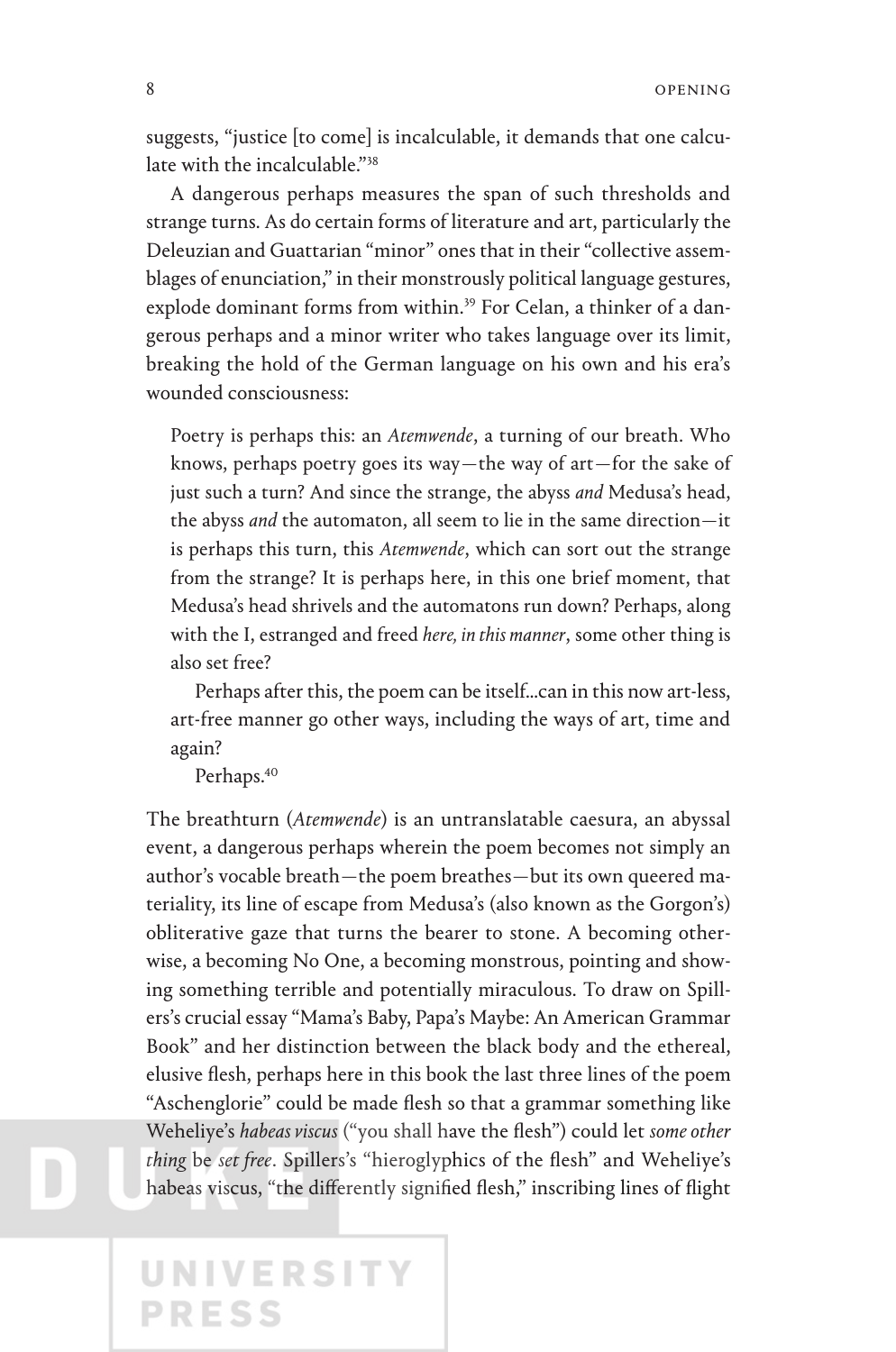from the bounds of bare life and biopolitical discourse, the thingly flesh "embod[ying] both more and less, but above all something other, than it does in the world of Man."41 This book embodying No One's witness, a language No One speaks, a monstrous poetics, (un)making and sur-viving word and world.

*Niemand / zeugt für den / Zeugen*. What follows is an attempt to turn and churn Celan's three lines, this performative gesture, into thought on the ethicopolitical, paraontoepistemic, and affective limits of the subject and witnessing and the subject of witnessing; and how the time of the now (Walter Benjamin's messianic *Jetztzeit*, through which past memories of suffering flash up and reorient the present and future) attends the time to come, perhaps even in a poem or a work of art.<sup>42</sup> "One cannot write without bearing witness to the abyss of time in its coming," writes Jean-François Lyotard.<sup>43</sup> While, for Celan, "the strange, the abyss *and* Medusa's head, the abyss *and* the automaton, all seem to lie in the same direction," and the breathturn is a Jetztzeit-like caesura that perhaps effects change and sets some-traumatic-thing free, for Glissant the sea, the Middle Passage, is the "womb abyss" from which time begins and accumulates, an abyss where "memory of the past weaves itself back *into* the abyss without seeking retrieval or reactivation," as Glissant scholar John E. Drabinski puts it.<sup>44</sup> These two concepts of abyss converge with Harriet Jacobs's concept of the perilous abyss that an enslaved girl is entrapped within, wherein a self-possessed decision is not just impossible but unthinkable.<sup>45</sup> Travailing syllable by syllable through three abyssal lines of poetry by Celan, *No One's Witness* attempts to sort out a poetics of the strange, the strange, and the monstrous apposite to but also swerving from Celan. Perhaps via errant detour this poetics can approach a space of dangerous thought.

In theorizing this dangerous perhaps of No One's speech, I am not interested in engaging in an exhaustive discourse analysis of witnessing per se, nor in dwelling in the well-trod terrain of the "poetry of witness."46 As Nathaniel Mackey, writing about his book *Eroding Witness*, claims, "If somebody were to say to you that poetry is an act of witnessing, that would conjure some pretty definite images, pretty reassuring and familiar images of what the function of poetry is. But for someone to say that the function of poetry is to simultaneously witness and erode its witness, to witness and erode its witnessing…announces a different vocation for poetry, a trajectory for the poem that differs from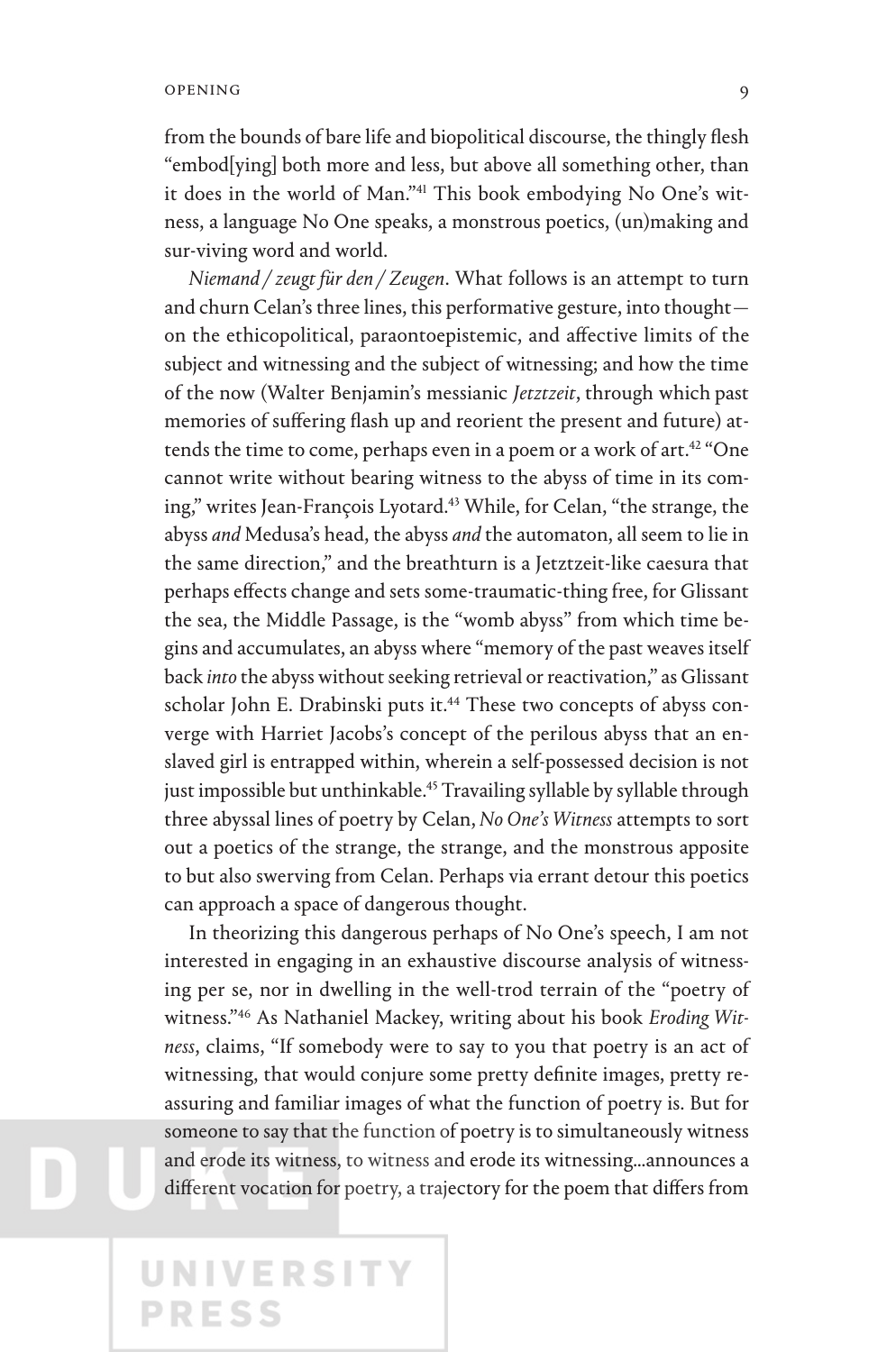10 OPENING

that more common understanding."47 No One performs and enacts this erosion, this eating away at witnessing and the witness—and the subject and the self, the one, Man, and the human.

*No One's Witness* also counters the knee-jerk association of witnessing with the Nazi holocaust, given the overwhelming Eurocentric emphasis in trauma studies on that particular event as exceptional. In *Discourse on Colonialism*, Aimé Césaire obliterates that notion of exceptionality:

And then one fine day the bourgeoisie is awakened by a terrific boomerang effect: the gestapos are busy, the prisons fill up, the torturers standing around the racks invent, refine, discuss.

People are surprised, they become indignant. They say: "How strange! But never mind—it's Nazism, it will pass!" And they wait, and they hope; and they hide the truth from themselves, that it is barbarism, the supreme barbarism, the crowning barbarism that sums up all the daily barbarisms; that it is Nazism, yes, but that before they were its victims, they were its accomplices; that they tolerated that Nazism before it was inflicted on them, that they absolved it, shut their eyes to it, legitimized it, because, until then, it had been applied only to non-European peoples; that they have cultivated that Nazism, that they are responsible for it, and that before engulfing the whole edifice of Western, Christian civilization in its reddened waters, it oozes, seeps, and trickles from every crack.<sup>48</sup>

While writing this book in a time and place (the United States) where waters always already ooze red, and Nazism, internalized and externalized, spills over, I am interested in certain usages of the witness as a figure and concept, particularly Agamben's yoking of the witness with the Muselmann, the "'walking corpse' par excellence" inmate of the Nazi death camps who, in Agamben's formulation, is always already on the way to death without any spark of life to dwell in or on.<sup>49</sup> I am interested in how Agamben can publish a whole study on the Muselmann as a quintessential *homo sacer* figure (a sacred man, i.e., a disposable human representing bare, mere life in today's biopolitical context—in Roman law a person so debased he "*may be killed and yet not sacrificed*") and "complete witness" (i.e., already dead nonwitness) without examining the racialized nature of the term Muselmann (German for "Muslim," now considered a racial slur) that Weheliye and others point to, and that term's reverberations with real people, not just in the Nazi camps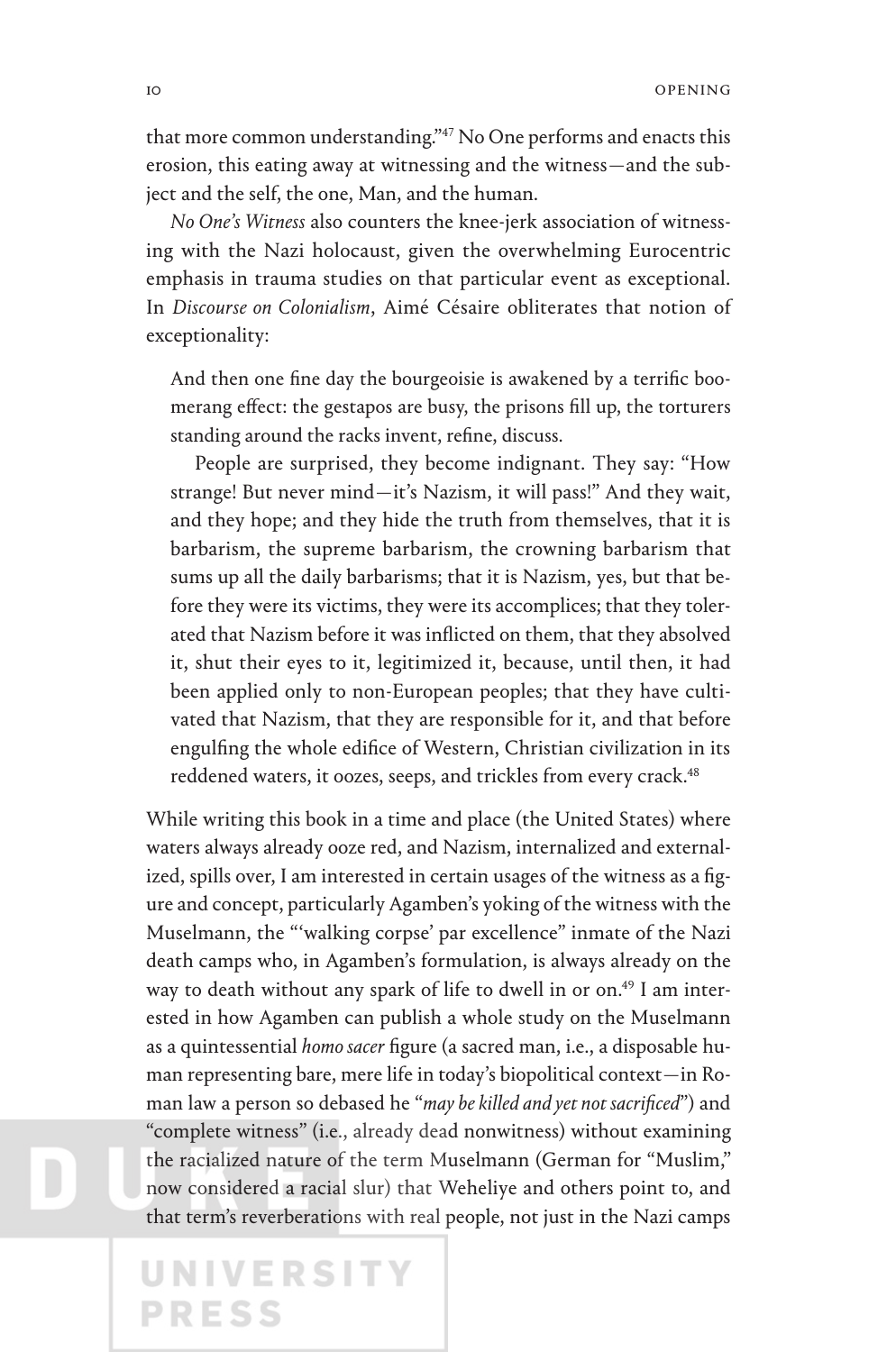#### OPENING 11

but in now-time.<sup>50</sup> People such as a Muslim suicide bomber, who after successfully completing their political act is deemed a *shahīd*, a martyr or *witness* to the truth. Or four unnamed Muslim boys blown up by the Israeli Defense Forces while they play soccer and hide-and-seek on a Gaza beach—perhaps they are also *homines sacri*. 51 But these people are also much more than that designation, as are the *Muselmänner* of the Nazi camps, whom Agamben emphasizes "no one wants to see," while, as will become evident in this book, the Muselmänner may be No Ones who *want* to see and to speak and to witness, however indecipherable their looking and sounding.<sup>52</sup> Whether they are kicking the ball or hunting for food or falling out of line and getting beaten with a stick, the Muselmann/Muslim is a life engaging in forms of fugitivity and dreaming of alternate futures, not just an always already dead and silent figure ready to be donned, dissected, and/or disavowed.

When it comes to re-figuring the constitutive and operational protocols that racialize Agamben's homo sacer and its unfreedoms, Hartman's theorizing on the "spectral and spectacular character of [black] suffering" is a crucial touchstone.<sup>53</sup> In the opening of *Scenes of Subjection*: *Terror, Slavery, and Self-Making in Nineteenth-Century America*, Hartman decides not to reproduce the primal scene of Frederick Douglass witnessing his Aunt Hester being brutally beaten by Captain Anthony. Hartman's reasoning resonates today as video footage of black lives being murdered by police circulates widely on social media:

What interests me are the ways we are called upon to participate in such scenes. Are we witnesses who confirm the truth of what happened in the face of the world-destroying capacities of pain, the distortions of torture, the sheer unrepresentability of terror, and the repression of the dominant accounts? Or are we voyeurs fascinated with and repelled by exhibitions of terror and sufferance? What does the exposure of the violated body yield? Proof of black sentience or the inhumanity of the "peculiar institution"? Or does the pain of the other merely provide us with the opportunity for self-reflection? At issue here is *the precariousness of empathy and the uncertain line between witness and spectator*. Only more obscene than the brutality unleashed at the whipping post is the demand that this suffering be materialized and evidenced by the display of the tortured body for endless recitations of the ghastly and the terrible. In light of this, how does one give expression to these outrages without exacerbating the indifference to suffering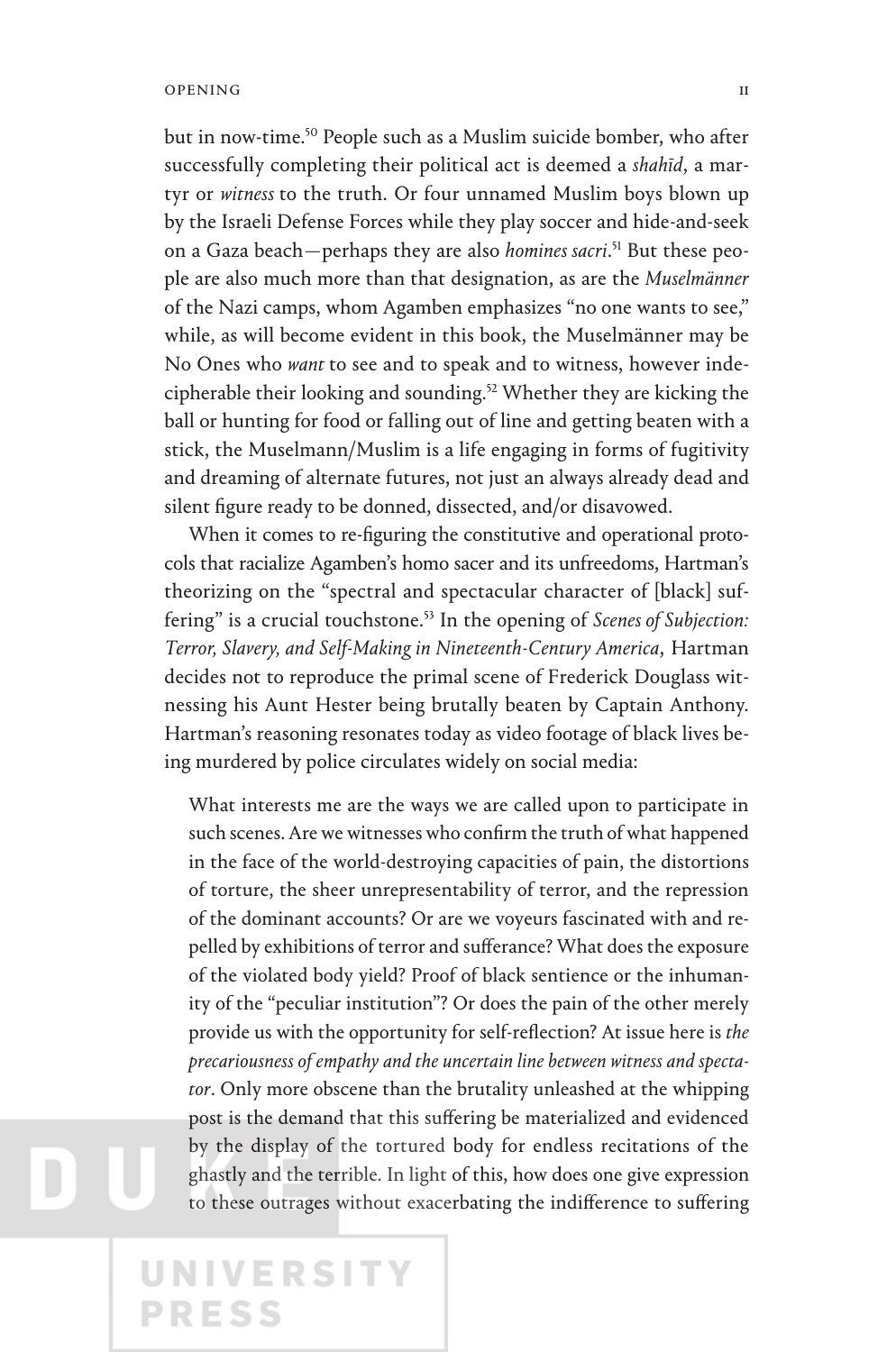that is the consequence of the benumbing spectacle or contend with the narcissistic identification that obliterates the other or the prurience that too often is the response to such displays?<sup>54</sup>

These are essential questions to ask in the age of social media and continuous "trauma porn," when too often viewers are complicit (folded together) with the structures that enable these scenes to proliferate. What, for example, is the role and responsibility of the white viewers of Philando Castile's "hypervisible" murder by police on Facebook Live "in real time" on July 2, 2016?<sup>55</sup> Are they witnesses to the witnesses of the murder, Castile's girlfriend Diamond Lavish Reynolds and her daughter Dae'Anna, or are they some other sadistic monstrosity? Hartman asks, "Is the act of 'witnessing' a kind of looking no less entangled with the wielding of power and the extraction of enjoyment?"56 Douglass describes his seven-year-old self, hiding in a closet and looking helplessly through the slats at his aunt being brutalized before him, as "a witness and a participant."<sup>57</sup> Douglass's witnessing, and black witnessing in general, occurs in a space of collective experience and traumatic memory far different from that of the white reader/viewer, as Elizabeth Alexander notes.<sup>58</sup> But in telling this story in his memoir, Douglass, as Christina Sharpe claims, "positions his white readers to reckon with what he knows about the all-encompassing and routinized violence in slavery, positions them to see that they are witness to and participant in brutal scenes of conception and transformation."59 Encountering the "monstrous intimacies" (Sharpe's term) of transatlantic slavery and its afterlives demands that white viewers/readers look directly at Medusa's obliterative head and listen to what is said and unsaid in the monstrous duration, not as voyeurs or spectators but as participants in an ongoing disaster.

To avoid the kinds of violent appropriations that can attend "the precariousness of empathy" means performing witness as a literally self-less praxis. Moten calls for a new modality of empathy, an "empathy of no-bodies, an empathy of the flesh, an empathy against the metaphysics of Individuation, which is that which comprises and compromises witness. I believe a poetics of witness seeks to undo that compromise but can't. But is there a poetics of fleshly empathy, of entanglement, of absolute no-thingness, of 'difference without separation,' as Denise [Ferreira da Silva] would put it? For me, that's what a black poetics would enact."60 In this book I am attempting, through No One, to tra-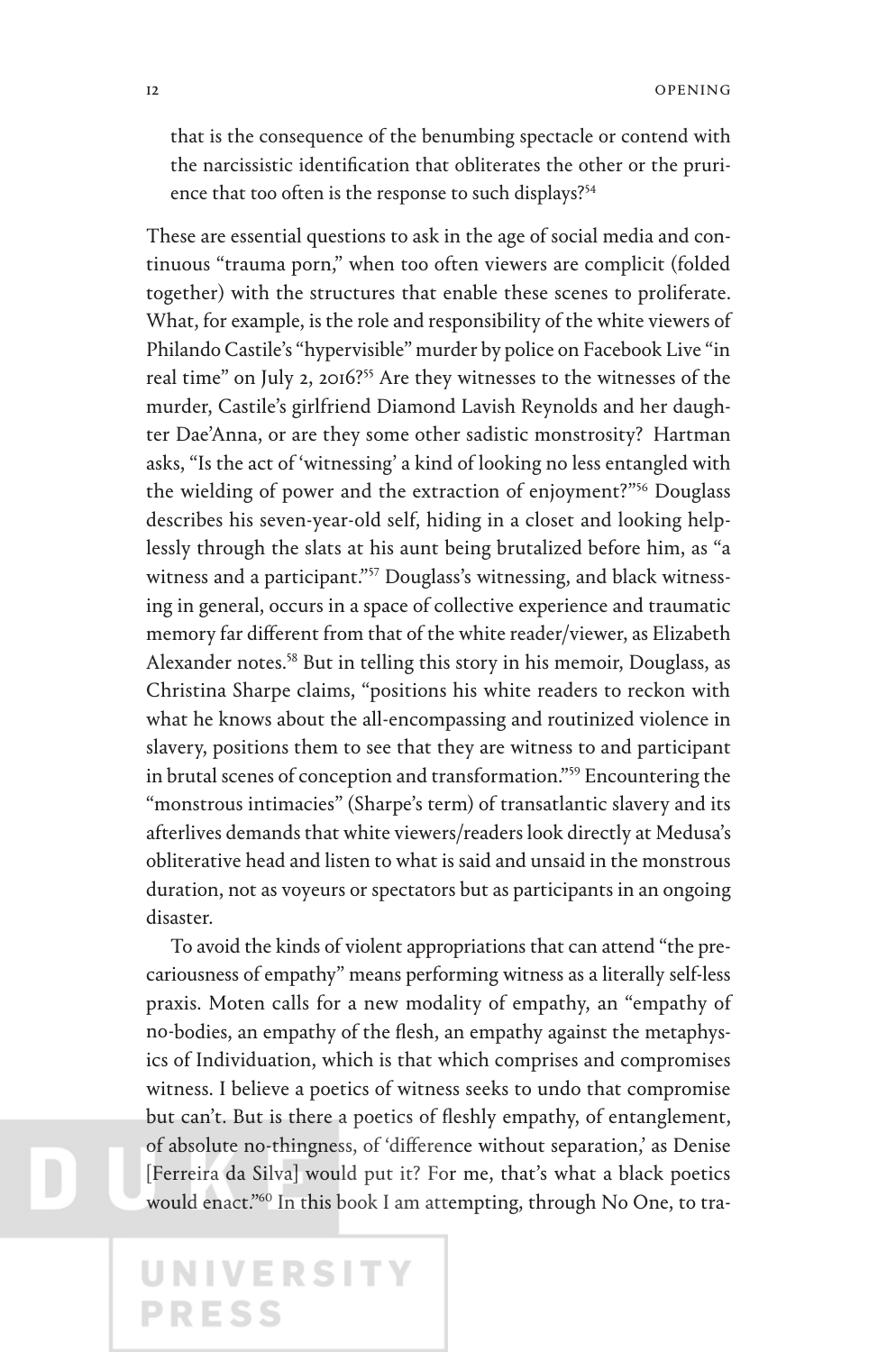vail alongside the black poetics of Moten, Spillers, Ferreira da Silva, and Hartman—and of M. NourbeSe Philip, Claudia Rankine, Glenn Ligon, Akilah Oliver, and others—to enact a monstrous poetics of fleshly empathy, an empathy of unselfsovereign no-bodies, an undercommon entanglement in and through the flesh, while No One(s) bear(s) witness for the witness(es).

As part of my practice of writing this book, I have examined the undersides of certain philosophical concepts whose construction or political effects and affects are generally accepted and unquestioned. For example, Blanchot's "neutral" is a rich theoretical concept (he calls it "a word *too many*") that could apply to No One as excessive third-or-moreperson witness, and to certain kinds of writing as a potential space for witnessing at a remove.<sup>61</sup> The neutral is also a term that must be deconstructed for its political limits—for example, another term for the neutral that is deployed, however unconsciously, by Jean-Paul Sartre and Roland Barthes is "white writing"—and not just because Blanchot's politics had its limits.62 Instead of Barthes's *Writing Degree Zero* as exemplifying the neutral, perhaps a more fruitful concept to ponder is Spillers's excessive flesh as "zero degree of social conceptualization," always already on a line of flight (a flight Deleuze borrowed/stole from George Jackson) from physical and conceptual capture.<sup>63</sup> "What could such flesh do?" ask Harney and Moten—and this book suggests some such actions in the flesh.<sup>64</sup>

A linked example is the concept of the impersonal: while I am attracted to Deleuze and Guattari's comprehensive destruction of the majoritarian notion of Man in favor of the preindividual impersonal event, I question if all being-things must be abstracted along with Man when racial capitalist colonial power structures continue to oppress certain marked lives more than others, employing racializing techniques that, as Weheliye claims, "discipline humanity into full humans, not-quite-humans and nonhumans."65 Moten's theorizing of no-thing and Ferreira da Silva's theorizing of "entangled particles (that is, every existing particle) [that] exist with each other, without space-time" in "difference without separability" offer important new ways of thinking virtuality and nonlocality.<sup>66</sup> As Moten writes, "The interplay of physics and blackness is precisely at this intersection—this mutual sexual cut—of the theory of nothing and the theory of everything. And who are the theorists of everything and nothing, everywhere and nowhere? Refugees, flightlings, black things, whose dissident passage through un-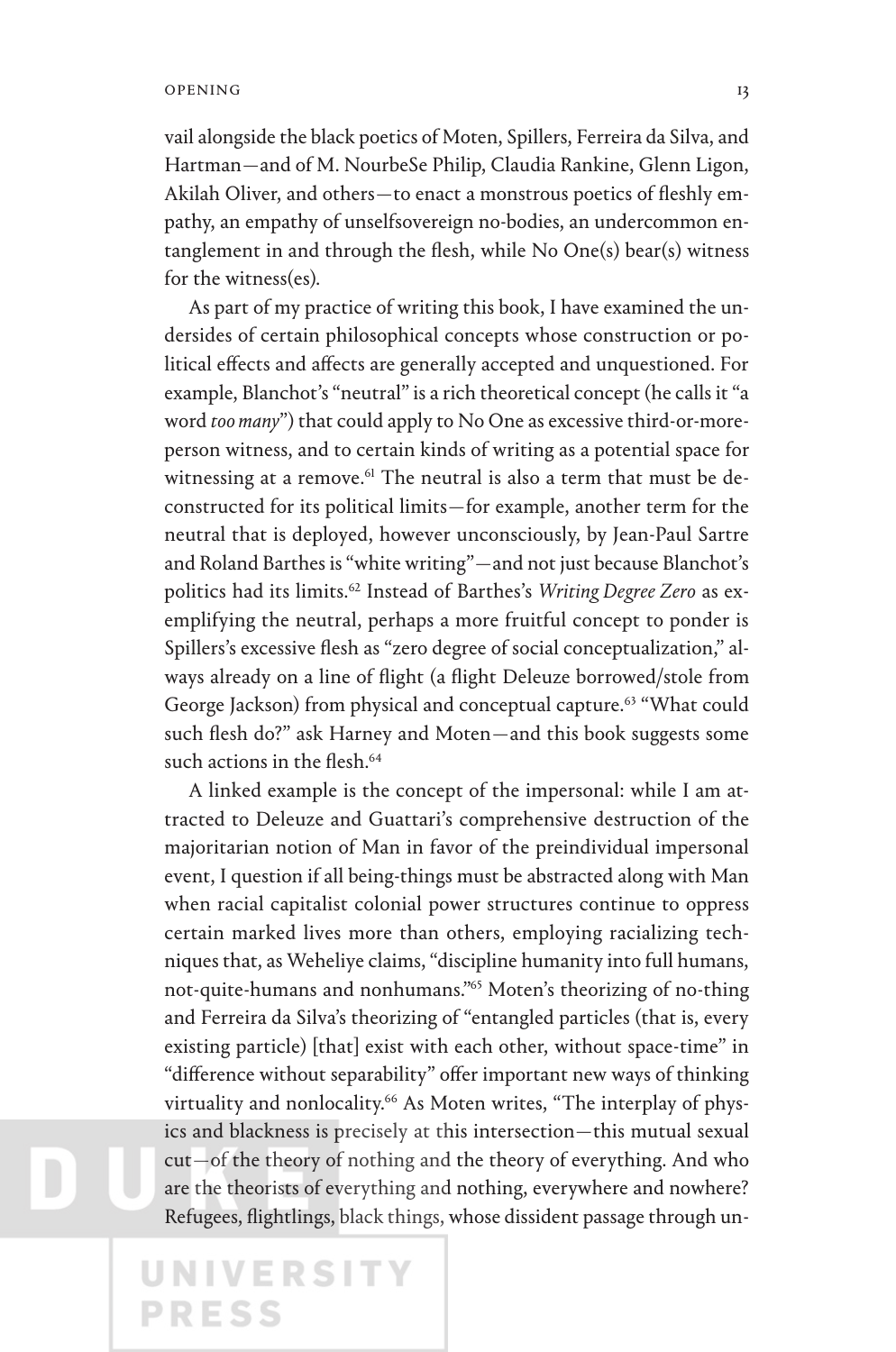derstanding is often taken for a kind of lawless freedom."67 No One is a theorist of nothing and everything, of what Celan deems "the eternalized Nowhere, here, / in the memory of the over- / loud bells in—where only?"68

The thrust of this book, which makes its own dissident passage through understanding, is not to exhaustively propose one argument but to enact a monstrous assemblage composed of heterogeneous strands of thinking in response to questions such as: What happens when the incalculable political (or social) three or more or Moten's "more + less than one" or some combination thereof interrupts the ethical one or two—what precisely happens when No One *does* bear witness for the witness?<sup>69</sup> How does the human's supposedly constitutive formation in relation signify beyond the Levinasian face-to-face hostage-taking/caress of transcendental me and transcendental you as other? The neighbor/witness, the unavoidably immanent other other or "third party," always already interrupts "our" ecstatic embrace, making "us" beside ourselves (*ek-stasis*, Greek, "standing outside oneself ") with confusion and vulnerability and potential radical openness.<sup>70</sup> But the neighbor you love to hate across the always already white picket fence is understood as neighbor only insofar as they are deemed a some-thing, a some-body. What about forms of nothing, forms of not standing but collectively falling? Moten and Harney: "We fall so we can fall again, which is what ascension really means to us. To fall is to lose one's place, to lose the place that makes one, to relinquish the locus of being, which is to say of being single. This radical homelessness—its kinetic indigeneity, its irreducible queerness—is the essence of blackness."71 This "sharing of a life in homelessness" is resonant with the non-Zionist secular Jewish messianic thought and writing practices of Derrida, Benjamin, Franz Kafka, and Celan that I draw on throughout this book.<sup>72</sup> Jared Sexton writes about abolition as "the interminable radicalization of every radical movement," and with this radicalization comes an unsovereign unhoming: "No ground for identity, no ground to stand (on). Everyone has a claim to everything until no one has a claim to anything. No claim….The flesh of the earth demands it: the landless inhabitation of selfless existence."73 What follows and folds and falls and fails and fleshes is No One making a claim to a theorizing without a claim, No One as an im/possible, anoriginal, paraontological, emergent form of life queering normative ways of thinking life, the subject, witnessing, and form itself. This gesture toward the emergent is not a modernist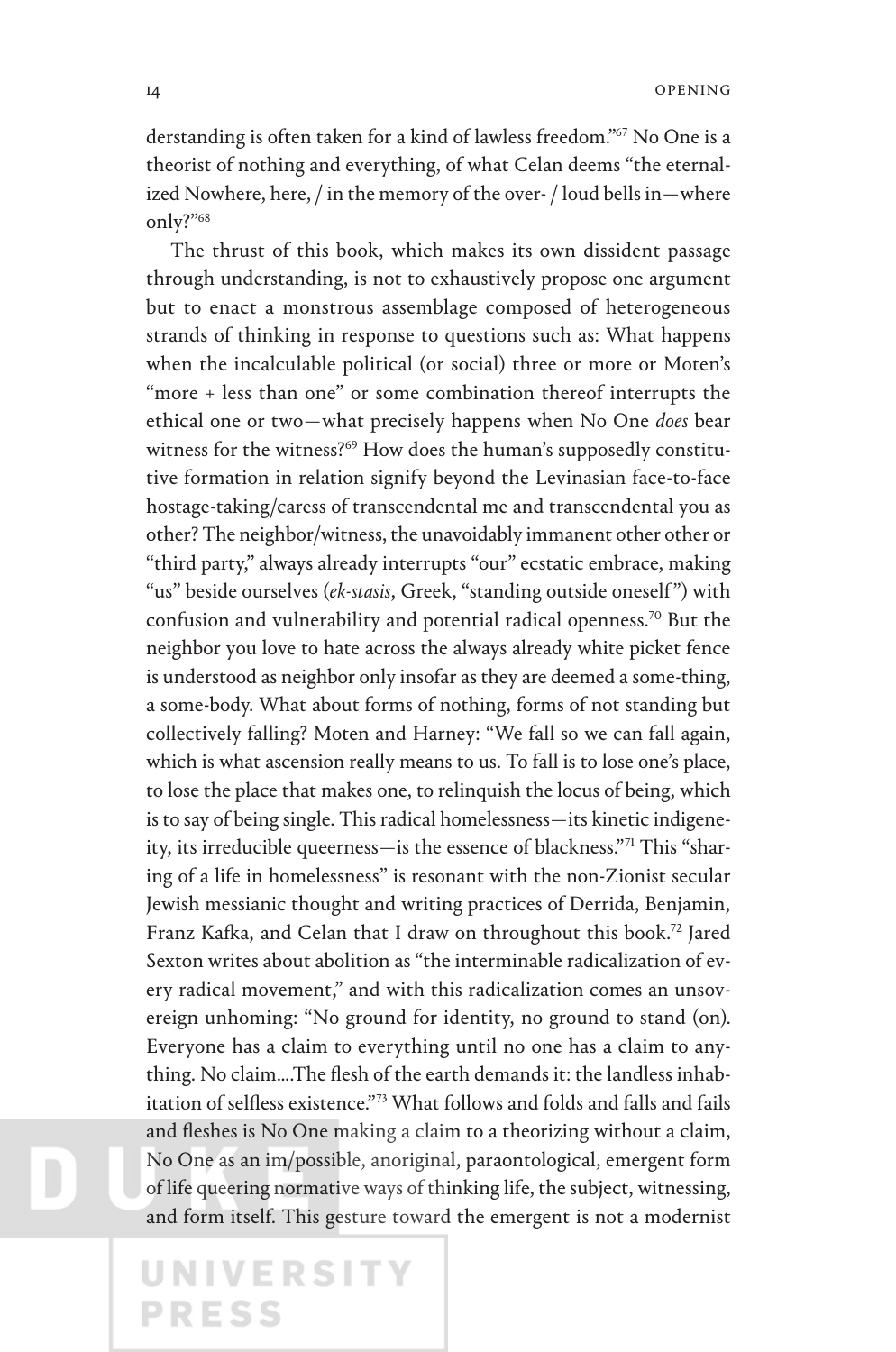thrust into the prophetic wilderness; it is a future anterior push at the now, a dangerous perhaps.74

**A NOTE ON FORM** In this scenography, nothing comes on the scene punctually. Nothing comes on the scene on its own terms; which is to say, it comes on the scene on other terms. Distinctions move laterally or obversely vibrating through chains and networks of associations. It is in this lateral, or obverse, movement that we can describe the formation of form. Everything in this paragraph moves by indirection. Nothing settles down. Form would be deflection as indirection; for each movement is inflected back into itself, doubled and redoubled by the differences that organize its formation. The prose itself, by its syntax and the con*fusions* of its meanings, remain not only the site of a question, but the very movement or form of a question. **NAHUM DIMITRI CHANDLER**

I am a poet, and with this book I am presenting *un essai*, an attempt, a try, a trial that is exposed to its own failure, like all language acts. This essay comes from a lineage of poetics writing, *makings* in form and theorizing, enactments of literary, political, and philosophical argument through experimental and improvisatory language forms rather than via expository persuasive prose. The poetic is not unlike blackness as a social and aesthetic force that upends received categories and concepts and ways of being. It is no wonder that Aristotle tried in vain to contain the poetic within his taxonomic organon and Plato banished poets from his utopian Republic. The long history of poetics writing in western literature includes works from a vast range of poet-thinkers, from Philip Sidney, Alexander Pope, and William Wordsworth to Gertrude Stein, Charles Olson, Amiri Baraka, and Moten, Glissant, Césaire, and Celan.<sup>75</sup> The works of poetics by these writers and many more are deeply scholarly while operating outside of, and in many cases rejecting, the accumulative rigidity of normative scholarly apparatuses, whether from the Renaissance, the Romantic era, or now. In these works, the distinctions among poetry, criticism, and theory blur to such a degree that any taxonomic desire becomes fruitless and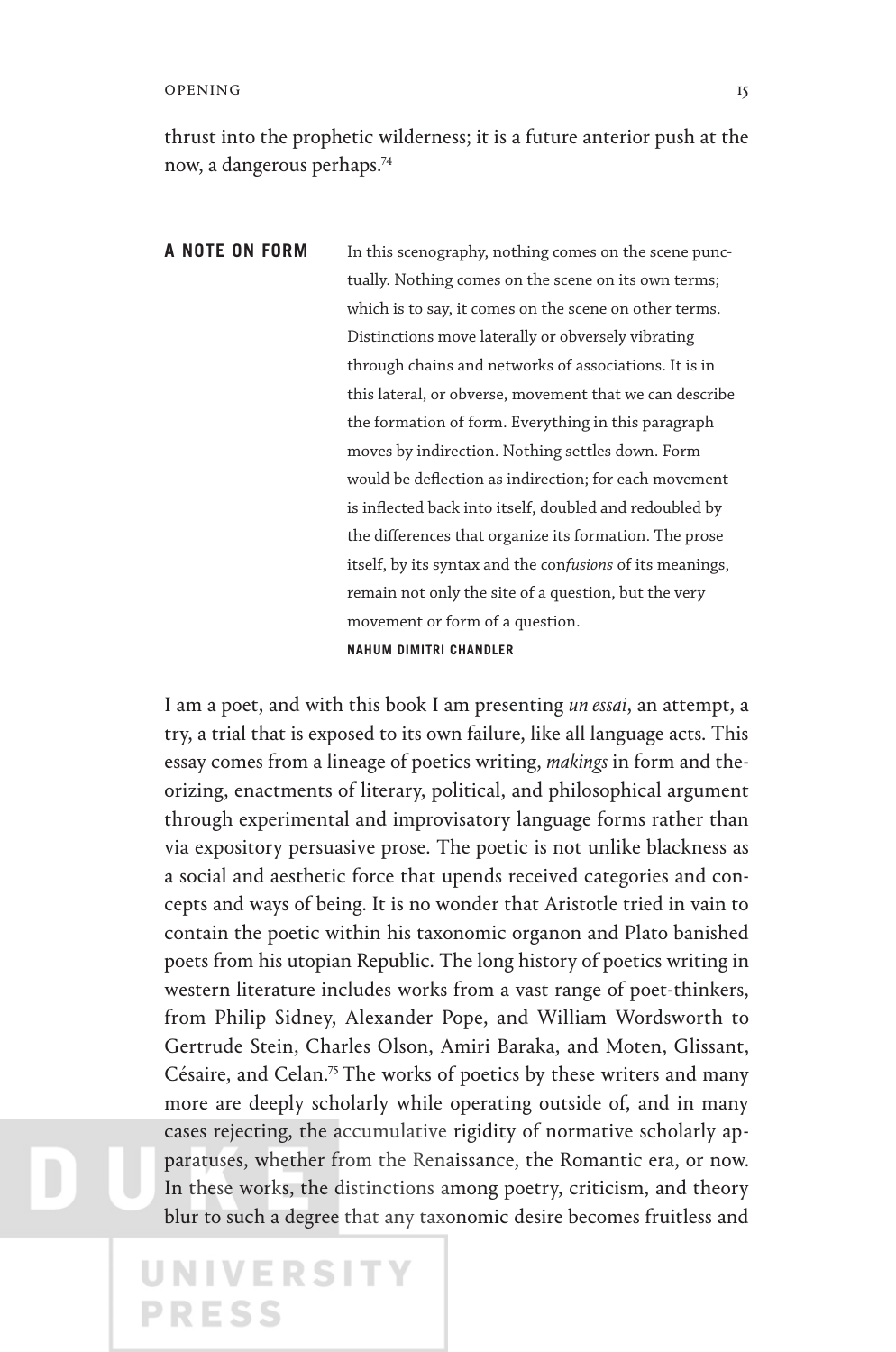inconsequential. This book aims to make a contribution to this great poetics—or, as poet-thinker Joan Retallack would say, *poethics*—tradition. For Retallack, "a poetics can take you only so far without an *h*. If you're to embrace complex life on earth, if you can no longer pretend that all things are fundamentally simple or elegant, a poetics thickened by an *h* launches an exploration of art's significance *as*, not just *about*, a form of living in the real world. That *as* is not a simile; it's an ethos. Hence the *h*. What I'm working on is quite explicitly a poethics of a complex realism."76 As I will elaborate, Ferreira da Silva has drawn on Retallack's term to theorize a black feminist poethics of complex realism that is important to how I am thinking about No One's monstrous witness, No One as a poethical (non)figure or (non)image of poethical thought, No One enacting a fleshly poetics of entanglement alongside Moten's notion of black poetics mentioned above.<sup>77</sup> With this book I am working through in prose a wide range of thinking and research about witnessing, writing, and the social that I have demonstrated in my poetry for over twenty-five years—and that black study has helped me work through to a new place. Indeed, this experiment, this performance, this try, *is* a poem generated from reading, one that generates its own form in the process of its (un)folding. Like many experimental poems and theoretical texts that enact their ideas through form, *No One's Witness: A Monstrous Poetics* teaches you how to read it as it spirals along, and I hope this book will be read with a consciousness that what remains unsaid is an incitement to readers to generate more.

As the table of contents demonstrates, each chapter of this book begins from a word from the English translation of the last three lines of Celan's poem "Aschenglorie" (Ashglory): *Niemand / zeugt für den / Zeugen*; "No one / bears witness for the / witness" (one possible translation).There are chapters for "No," for "one," for "bears," "witness," and so on—along with chapters on the caesura between "No" and "one" and on the (non)figure of the No One. Across each chapter, I imagine whether an incalculable, irreducible No One can perhaps enact an improvisation of an im/possibility of bearing witness. Against the manifest interpretation of the three Celan lines that no one can or should bear witness for the witness, a manifold No One's fleshly speech im/possibly performs just that. No One as never one, never the space and speech of the sovereign self-possessed individual, No One as some no-thing altogether different and diffuse, plural and perverted, monstrously generative. *Niemand / zeugt für den / Zeugen*. The heterogeneous monster that is this book ar-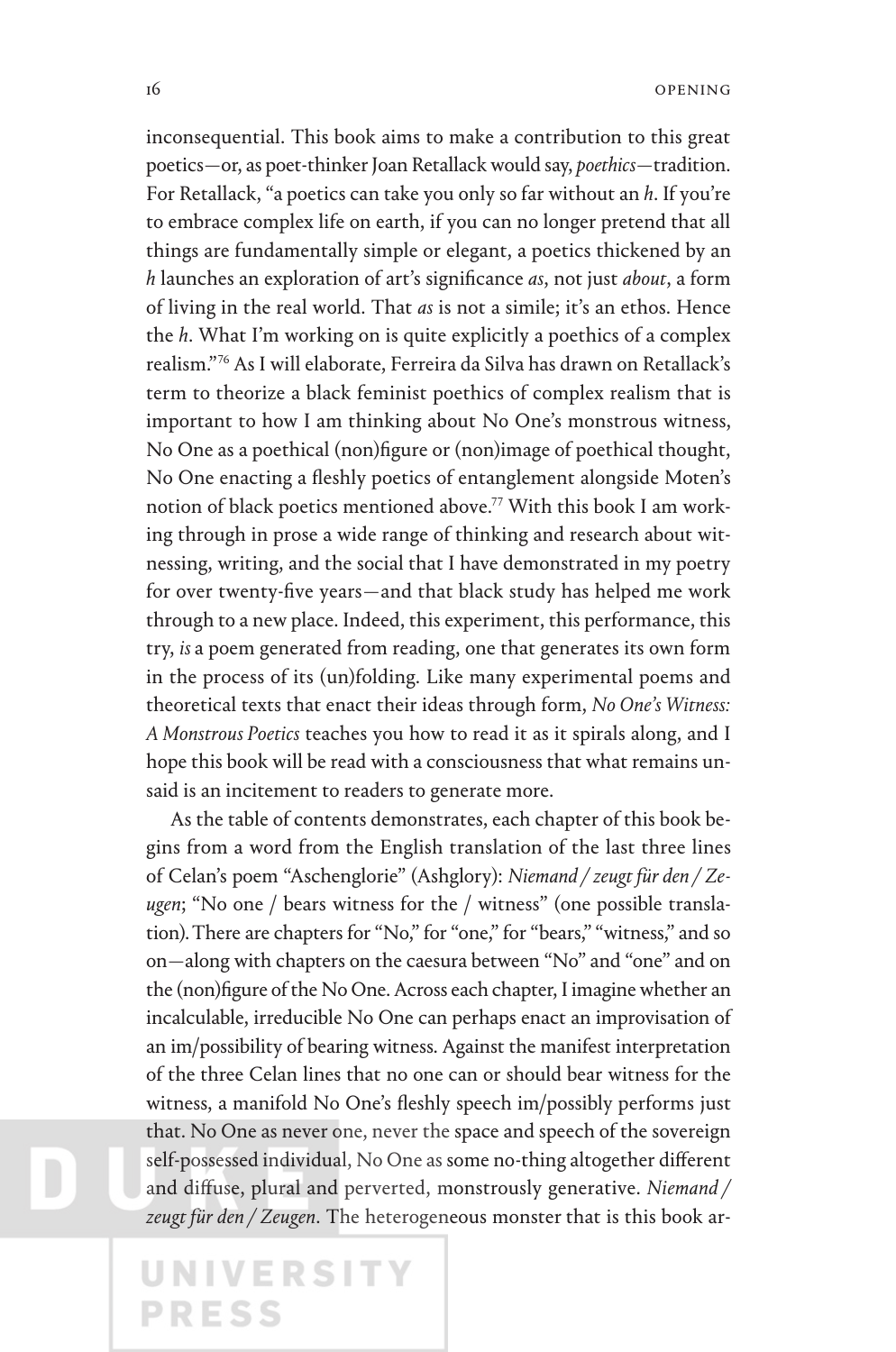ticulates by way of a set of interlocking *essais* that spiral out from each word/chapter. Together they enact a call to an undercommon social poesis, with monstrosity's etymological roots bearing a pointing, a showing, an overexposure even, a demonstration of some-thing deviant, excessive, uncontainable, and possibly miraculous—an out form of collective becoming otherwise in another world always already here and to come, dancing.<sup>78</sup>

All chapters include "studies" of cultural concepts and products, primarily drawn from literature and art, that ground their arguments. These forays into literature and art are not meant as explicatory close readings. On the contrary, they seek to highlight how the creative works of M. NourbeSe Philip, Glenn Ligon, Sharon Hayes, Dread Scott, Bhanu Kapil, Akilah Oliver, Saidiya Hartman, Juliana Spahr, and others performatively index and draw toward the philosophical concepts and political questions in the book. But I am not forgoing close reading altogether—the whole book is indeed a hyperclose, granular reading of three lines from a poem by Paul Celan.

The form or style of writing in this book is fragmentary, associative, accretive, and recursive—a lesbian spiral or Möbius strip or another allegorical image that isn't linear or dialectic, that allows for future anterior spaces of radical secular messianic hope.79 Actively waiting (i.e., acting) for a world that will perhaps have come or perhaps never come, but still an event worth attending—and making every day. One wag famously suggested that "philosophy ought really to be written only as a *poetic composition*," and my thinking and formal process constructing this book could be interpreted as enacting that directive.<sup>80</sup> The bringing together, and sometimes clash, of disparate voices that occurs here on these pages is deliberate. I consider myself a cocreator rather than a solo author; I am engaged in an ensemblic practice, a choral architecture, a social poetics (an out kind of social ecology, even) of the incalculable more + less than one + three or more. My compositional methods in theoretical prose and poetry are very similar, methods that include a perhaps embarrassing attachment to a kind of montage shock effect or Benjaminian citational assemblage leaping out and relieving the reader of their convictions. Benjamin described his *Arcades Project* in this way: "Method of this project: literary montage. I needn't *say* anything. Merely show. I shall purloin no valuables, appropriate no ingenious formulations. But the rags, the refuse—these I will not inventory but allow, in the only way possible, to come into their own: by making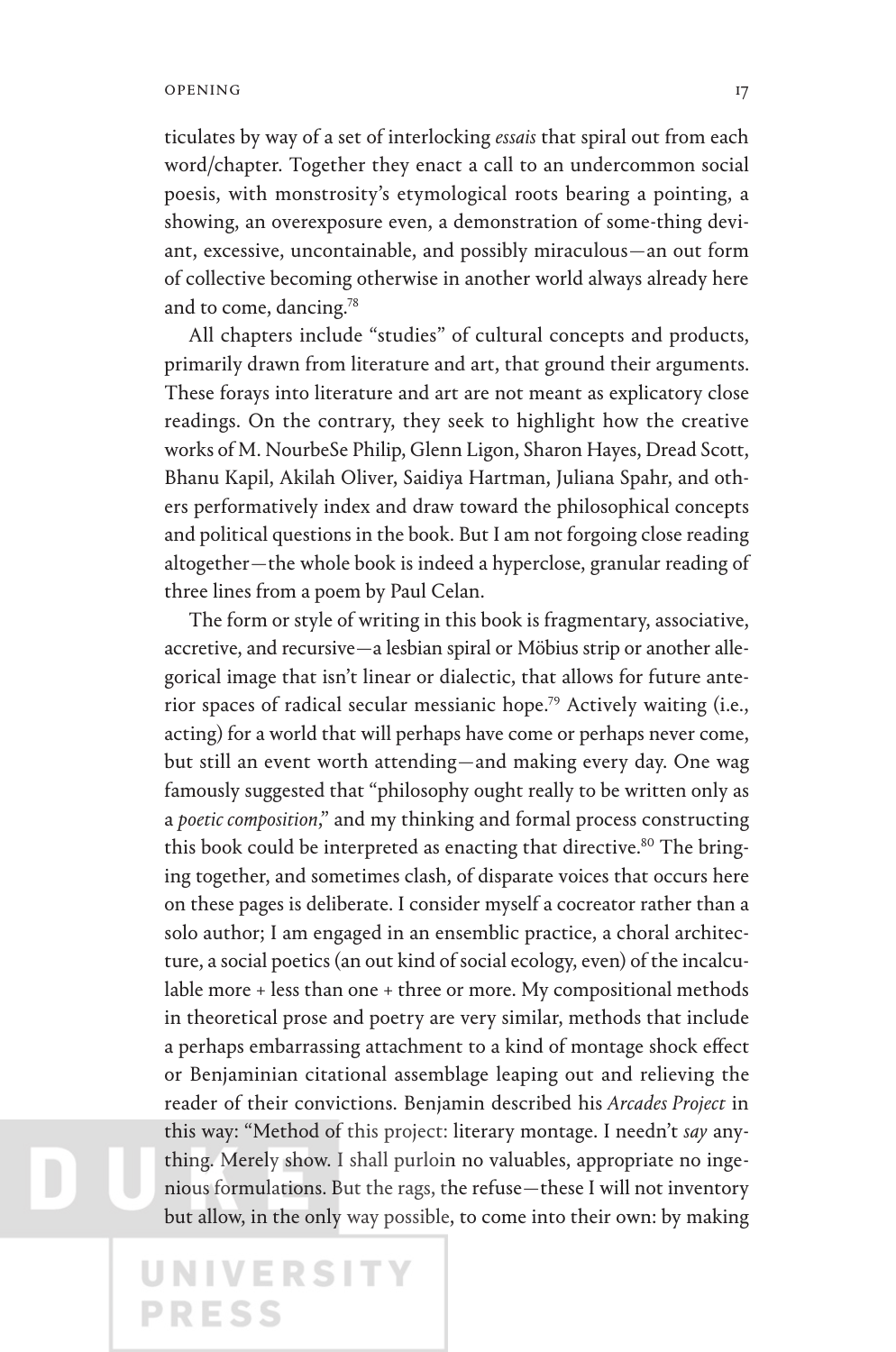use of them."81 I am not following Benjamin's method exactly, but embedded in all my writing is a similar emphasis on showing over saying. As is the constellatory interpenetration of reading, gleaning, and making use, as well as the possibilities of montage or assemblage for pushing readerly thinking and affect.

Celan's last poem before he committed suicide in the Seine in 1970 includes the line "du liest," which translates as both "you read" and "you glean."82 My writing practice consists of reading and gleaning and assembling the refuse, the refused, refusal. Assemblage has always appealed to me as a concept and a praxis that pushes beyond the twodimensional page (or the limits of the montage film cut and basic collage forms) into new configurations of space, time, and thought. Ferreira da Silva's black feminist "raw materialist" and "at least four dimensional… poethical…compositional…or fractal thinking" is an important apposite method for how a constellatory assemblage can form.<sup>83</sup> I create multidimensional assemblages that are "contradictory and mobile," as Benjamin might say; that openly "evade rest," as Glissant's work enacts; and that employ Deleuzian "irrational cuts."84 My writing attempts to generate "mad" (or ungovernable) affects in the reader, and Benjamin's "craziest mosaic technique you can imagine" is an aid to that process.<sup>85</sup> As Shoshana Felman suggests, "The more a text is 'mad'—the more, in other words, it resists interpretation—the more the specific modes of its resistance to reading constitute its 'subject."86 I imagine disavowed "sticky" affects being drawn to the surface of readerly bodies through the reading process, circulating and sticking to other readerly bodies and perhaps doing something, kind of like montage shock affects. As Sara Ahmed writes in *The Cultural Politics of Emotion*: "Stickiness…is about what objects do to other objects—it involves a transference of affect but it is a relation of 'doing' in which there is not a distinction between passive or active, even though the stickiness of one object might come before the stickiness of the other, such that the other seems to cling to it."87 I want readers to cling to one another and make something social happen.

To borrow from Nahum Dimitri Chandler, "I have attempted to carry out a certain practice of intervention in discourse, to enact a certain politics of theoretical discourse."<sup>88</sup> In the epigraph that opens this "Note on Form," Chandler is referring to his im/possible effort "to read with Du Bois; writing," and the paragraph can describe both Du Bois's writing in the opening of *The Souls of Black Folk* and Chandler's *own writ-*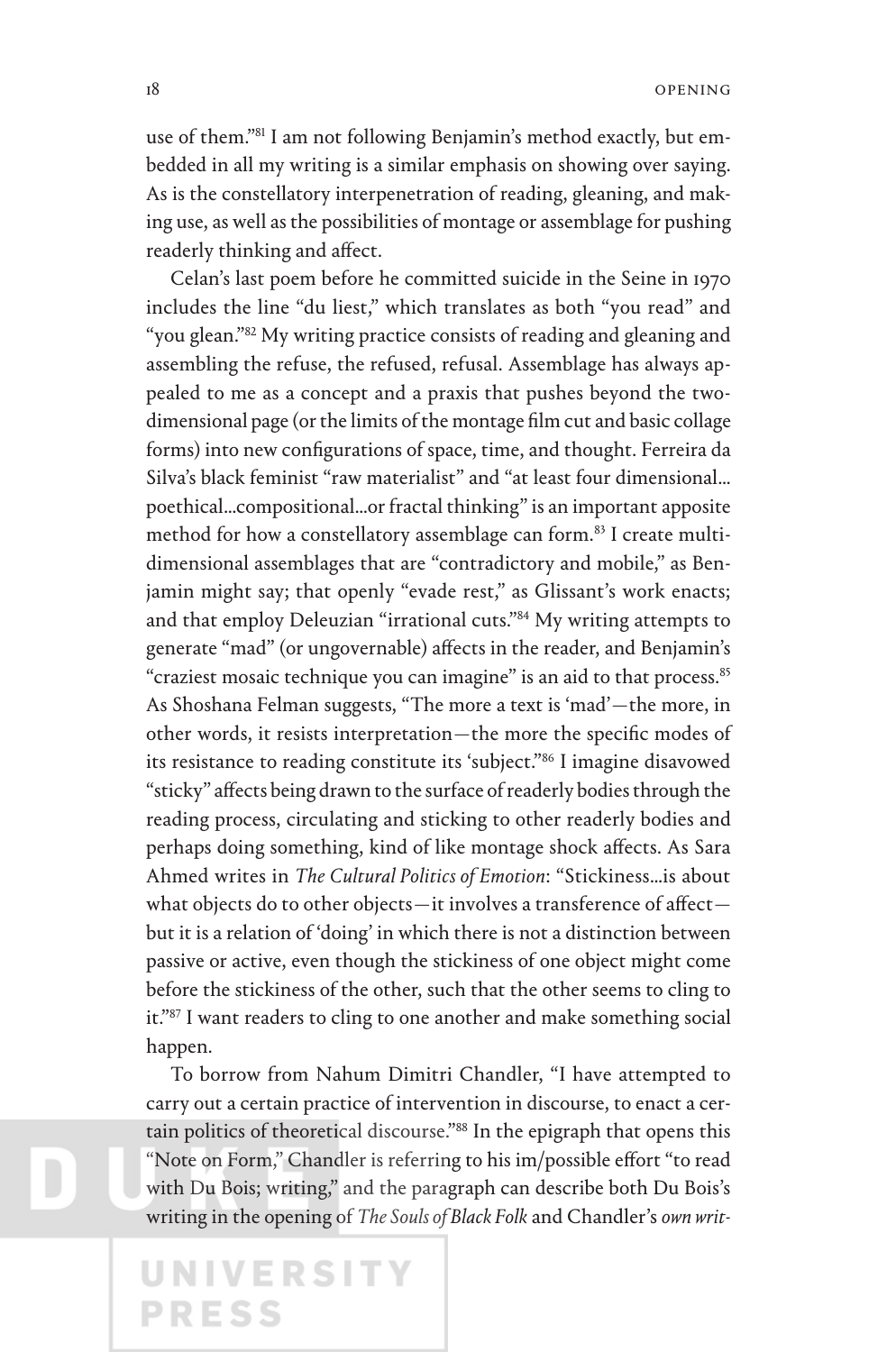*ing* with and through Du Bois, using form, association, and constant uncontainable movement to ask unaskable questions.<sup>89</sup> In the scenography that is *No One's Witness*, I am attempting some-thing apposite in form as I dwell with the no-thing that comes on the scene on its own terms. Something happens when Moten's and Blanchot's words and my words are placed side by side, some-thing dangerous, perhaps—and some-thing monstrously social. Something similar happens when Moten's and Wilderson's words are placed side by side in apposition. The uneasiness of a distinction or opposition between Afro-Pessimism and so-called Black Optimism (Moten would say Black Ops) is brought to bear in this formal montagic juxtaposition. When concepts by these important thinkers hold space together in the same paragraph, on the same page, their seemingly rigid differences soften and their overlapping resonances emerge; they gather together, in and as dehiscence.<sup>90</sup> I perform these kinds of monstrous citational assemblages throughout this text as a form of readerly and writerly witnessing and cohabitation.

My use of "ensemble" to describe the cocreative practices of writing and reading is influenced by Moten's beautiful elongation of that musical term to write against individuation and toward, within, and through difference across his body of work. Poststructuralist notions of the death of the author and the birth of the reader as coproducer of meaning that have been taken up by experimental poets for over half a century are also embedded in my psyche and practice, as they are in those of many of the thinkers and artists I cite and study. Sometimes I elaborate on the appositional juxtapositions of my assemblages, and sometimes I leave them to resonate. And as in my poetry books, I and you and we dwell here in difficult affective content and questions of the ethics of representation. The formal and content decisions I make in assembling my ideas and sentences, the cuts and tears of decision, are necessarily partial. They are deeply thought through and made toward generating complex forms of thinking, feeling, and acting. Borrowing from Derrida on his experimental text *Glas*, I aim to create a text that "produces a language of its own, in itself, which while continuing to work through tradition emerges at a given moment as a *monster*, a monstrous mutation without tradition or normative precedent."91 No One's witness: a monstrous poetics, a language No One speaks, a dangerous perhaps. I am a white-skinned, middle-class, secular Jewish, genderqueer, dyke poet and thinker and educator and lover and abuse survivor and alto sax player and friend and settler and other positionalities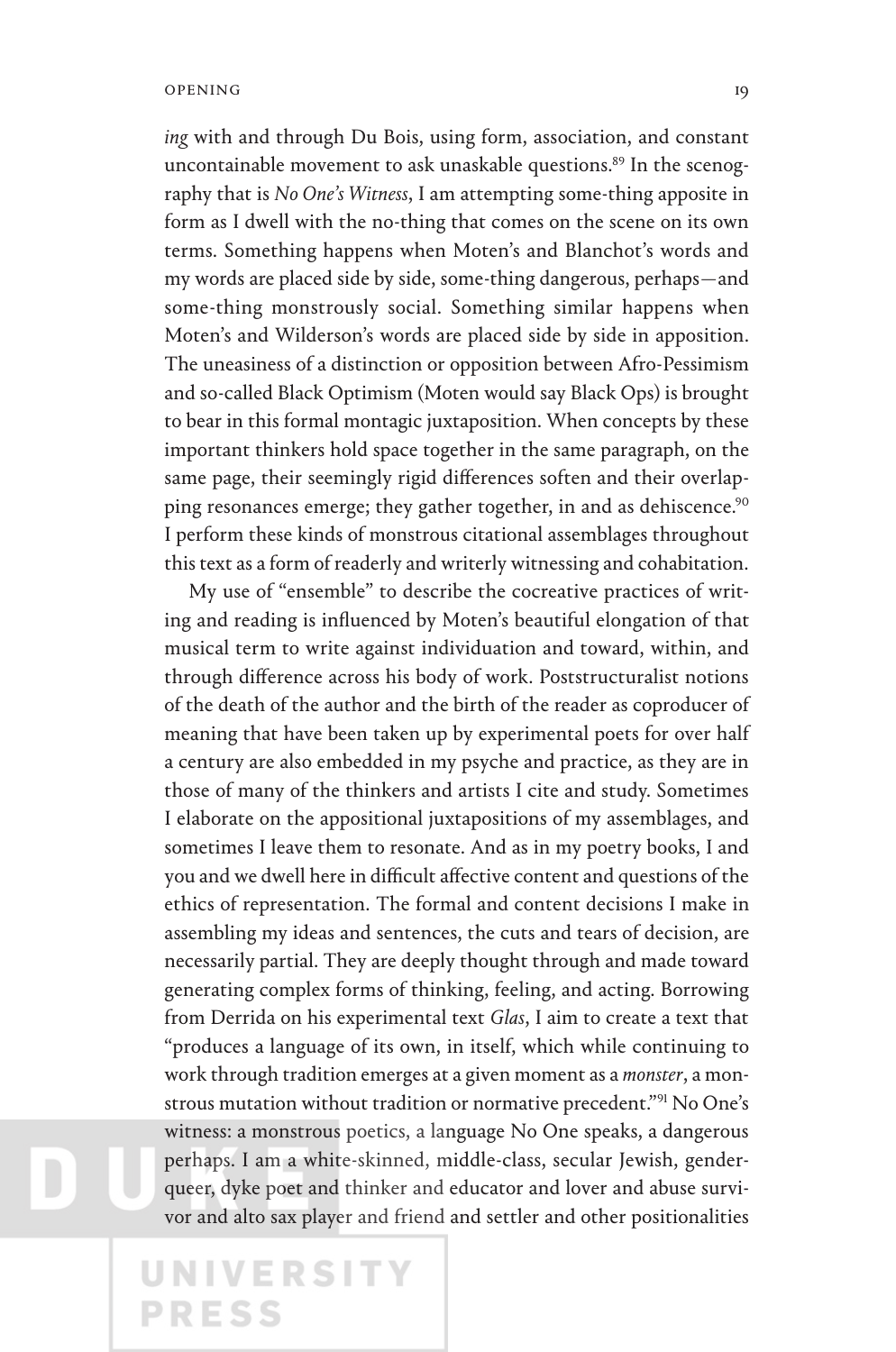as well. I and we are here (like and unlike Abraham) desiring to abolish the white self-same self. There is a poem, and there is *un essai*, a radical try, poethical wager. A travailer is made. $92$  Do these words matter when forty-nine Latinx and black, queer and trans people are massacred in Orlando while they dance?<sup>93</sup> There is the so-called constative and the so-called performative. There is testimony, and there are four chimneys blown beyond knowledge to deformed freedom.<sup>94</sup> There is author, vendor, rhetor as witness, survivor, balls. There is a monster in the neighbor's face. That alien traumatic kernel of *Das Ding* in the *Nebenmensch* adjoins and hystericizes me as the both/and that exceeds and opens thought.<sup>95</sup> Yes and no are unsplit neighbors housed in abrasive proximity in the noem.<sup>96</sup> Nothing settles down.<sup>97</sup> There is a thinking encrypted in silence and a thinking encrusted in noise. There is a listening to what is unsayable. There is blur when we try to see one thing.<sup>98</sup> There is a reach, a touch, an impress. There is a limit and a limit and a limit and, peut-être, a threshold, break. Nothing for [N]o [O]ne.99 As the impure products of Amerika go crazy, there is *un éveil*, a queerly errant arousal.<sup>100</sup> There is a veil, im/movable.<sup>101</sup> Everything in this paragraph moves by indirection. No One arrives to witness and adjust. There is an experience that cannot be translated. No One(s) drive(s) the car to Orlando. There is an experience that cannot be undone. I is undone. There is a time that could have been then and a time that will have been now and a time always already to come. These coincide. Nothing comes on the scene punctually. Another city gathers, dancing.102 Language is flesh, flesh language. You are what we gain from this disorientation.103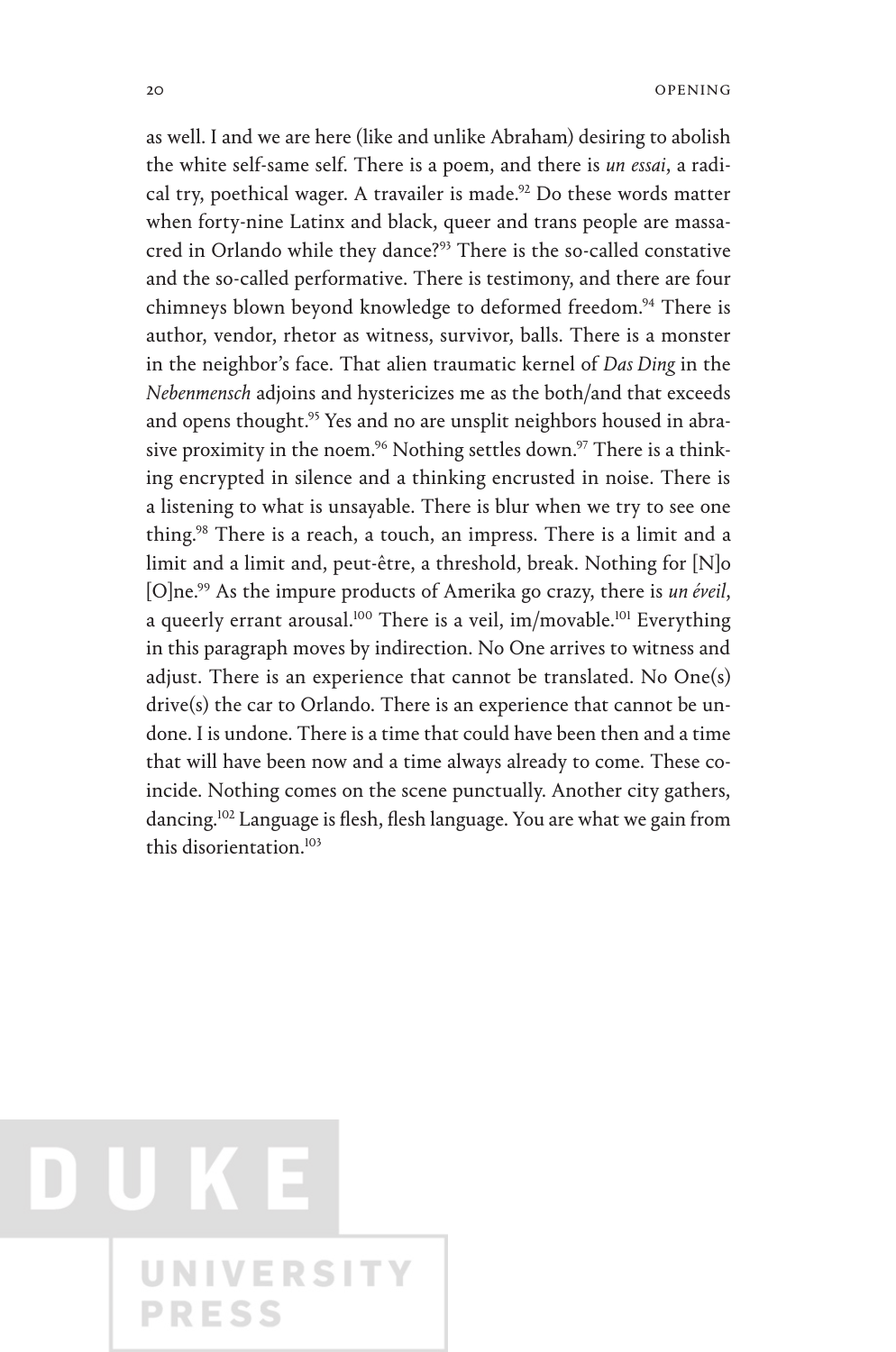#### **NOTES**

#### **OPENING**

- 1 The last three lines of Paul Celan, "Aschenglorie" (Ashglory), one translation of which is "No one / bears witness for the / witness." In Celan, *Breathturn into Timestead: The Collected Later Poetry; A Bilingual Edition*, 62–65, translated by Pierre Joris. See the appendix for the complete poem and one English translation by Joris. One of the several other possible translations is "Nobody / witnesses the / witness."
- 2 Jacques Derrida, "Poetics and Politics of Witnessing," in *Sovereignties in Question: The Poetics of Paul Celan*, 67.
- 3 *Resistancy* is translation scholar Lawrence Venuti's term for preserving the roughness/strangeness of words in translation, "not merely because it avoids fluency, but because it challenges the target-language culture even as it enacts its own ethnocentric violence on the foreign text." See *The Translator's Invisibility: A History of Translation*, 24.
- 4 "I would prefer not to" is Bartleby's consistent response to his employer's entreaties that Bartleby perform his copying duties as scribe—and subsequent demands that he leave the premises. Herman Melville, *Bartleby, the Scrivener*.
- 5 Maurice Blanchot, *The Writing of the Disaster*, 10.

UNIVERSITY

**PRESS** 

- 6 Fred Moten,"The Blur and Breathe Books,"in *Black and Blur: Critical Essays*, vol. 1 of *consent not to be a single being*, 257. Moten is drawing on Charles Gaines's essay "The Theater of Refusal: Black Art and Mainstream Criticism," 13–21.
- 7 I follow Norman G. Finkelstein's use of the term "Nazi holocaust" instead of the commercialized "Holocaust" or "Shoah," placing the focus of the term, and responsibility, on the perpetrators. See *The Holocaust Industry: Reflections on the Exploitation of Jewish Suffering*, 3: "*Nazi holocaust* signals the actual historical event, *The Holocaust* its ideological representation."
- 8 Paul Antschel wrote under the pseudonym Paul Celan. Antschel in Romanian form is Ancel, and Celan is an anagram of Ancel. One often feels the urge to place "proper" in scare quotes after Derrida's obliteration of the proper name and Moten's definition of black radicalism as "the performance of a general critique of the proper." See Derrida, *Of Grammatology*; Moten, "Chromatic Saturation," in *The Universal Machine: Theoretical Essays*, vol. 3 of *consent not to be a single being*, 140; and Denise Ferreira da Silva on "the limits of the proper (in its economic and ethical meanings)" in "Hacking the Subject: Black Feminism and Refusal beyond the Limits of Critique," 22. Proper's imbrication with property, appropriation, self-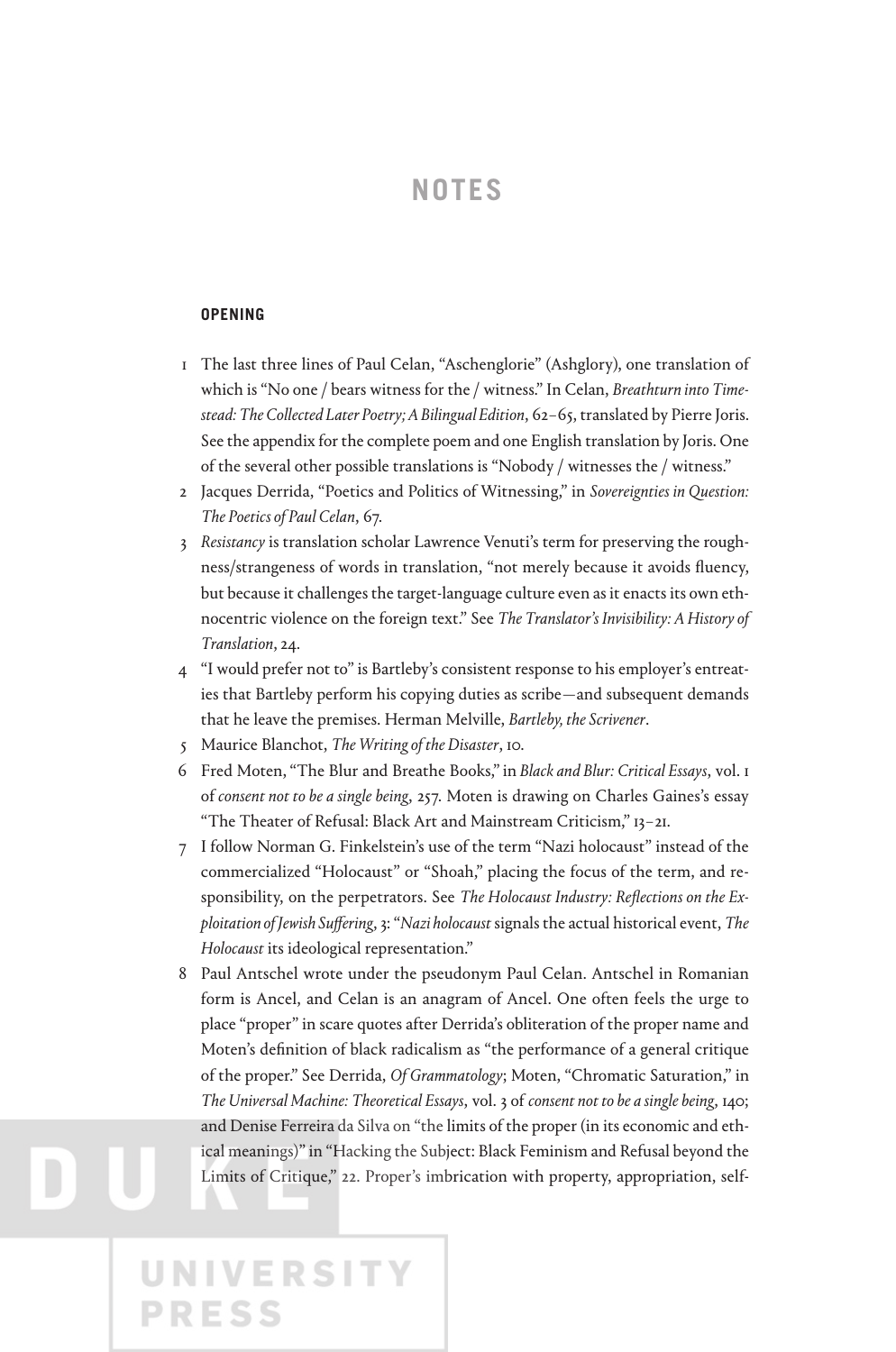possession (and thus legal personhood), and dispossession is explored in various ways in this book.

- 9 See Kelly Oliver, *Witnessing: Beyond Recognition*, 18.
- 10 See the "witness" and "for" chapters in this book.
- 11 Blanchot, *The Writing of the Disaster*, 17.
- 12 See Sylvia Wynter, "*Proud Flesh* Inter/Views: Sylvia Wynter," 24.
- 13 Giorgio Agamben, *Remnants of Auschwitz: The Witness and the Archive*, 44; and Alexander G. Weheliye, *Habeas Viscus: Racializing Assemblages, Biopolitics, and Black Feminist Theories of the Human*, 130.
- 14 Frank B. Wilderson III, *Red, White, and Black: Cinema and the Structure of U.S. Antagonisms*, 143.
- 15 Moten, "Erotics of Fugitivity," in *Stolen Life: Social Essays*, vol. 2 of *consent not to be a single being*, 243–44.
- 16 Moten, "Chromatic Saturation," in *The Universal Machine*, 142.
- 17 Moten, *A Poetics of the Undercommons*, 28. See Nahum Dimitri Chandler's *X: The Problem of the Negro as a Problem for Thought*; and "The Problem of the Centuries," 41.
- 18 Moten, *The Universal Machine*, 262n3.
- 19 Moten, "Chromatic Saturation," in *The Universal Machine*, 194.
- 20 See Édouard Glissant, Manthia Diawara, and Christopher Winks, "Édouard Glissant in Conversation with Manthia Diawara," 5. See Moten's *consent not to be a single being* trilogy.
- 21 Ferreira da Silva, "On Difference without Separability," 65.
- 22 Moten, preface to *Stolen Life*, ix.
- 23 See Ferreira da Silva, "On Difference without Separability."
- 24 See Glissant, *Poetics of Relation*. My use of the expression "bring into apposition" is influenced by how Weheliye expands on Glissant's concept of Relation to discuss "bringing-into-relation…interconnected existences that are in constant motion" as a "productive model for critical inquiry and political action." See Weheliye, *Habeas Viscus*, 12–13. For more on black study, see Stefano Harney and Fred Moten, *The Undercommons: Fugitive Planning and Black Study*.
- 25 Wilderson, *Red, White, and Black*, 18; and Moten, preface to *Black and Blur*, xii. See also Stef Craps, *Postcolonial Witnessing: Trauma Out of Bounds*, for more on trauma as ongoing rather than evental.
- 26 Derrida,"Some Statements and Truisms about Neologisms, Newisms, Postisms, Parasitisms, and Other Small Seismisms," 80.
- 27 Friedrich Nietzsche, *Beyond Good and Evil: Prelude to a Philosophy of the Future*, 7. Derrida references Nietzsche's "dangerous Perhaps" in several places, including in "Perhaps or Maybe: Jacques Derrida in Conversation with Alexander García Düttmann," 2.
- 28 Derrida, *Specters of Marx*, 211, 82.
- 29 Derrida, "Marx and Sons," 221.
- 30 Derrida, "Marx and Sons," 221; and Derrida, *Politics of Friendship*, 29 (italics in original).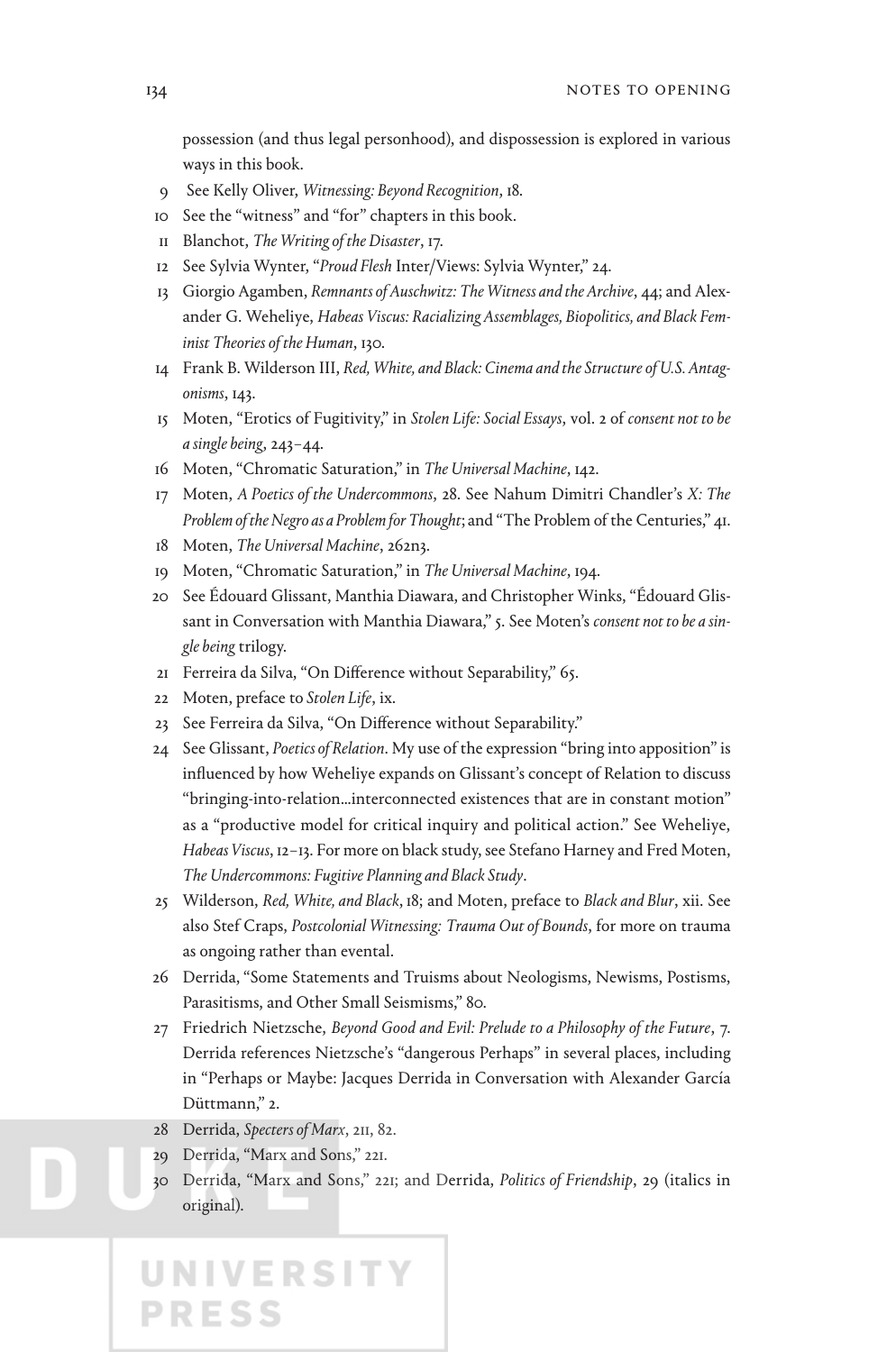- 31 Derrida, "Force of Law: The Mystical Foundation of Authority," 256–57 (italics and brackets in original translation).
- 32 Agamben, *Remnants of Auschwitz*, 156, 39.
- 33 Hortense Spillers, "Mama's Baby, Papa's Maybe: An American Grammar Book," in *Black, White, and in Color: Essays on American Literature and Culture*, 229, 207, 206 (italics in original).
- 34 Moten, *A Poetics of the Undercommons*, 30.
- 35 See Harney and Moten, *The Undercommons*; and Laura Harris, *Experiments in Exile: C. L. R. James, Hélio Oiticica, and the Aesthetic Sociality of Blackness*, 10, 7. Harris is drawing on Peter Linebaugh and Marcus Rediker's description of the motley crew in *The Many-Headed Hydra: Sailors, Slaves, Commoners, and the Hidden History of the Revolutionary Atlantic*, a book Harris describes as a "study of the transatlantic working class of the seventeenth, eighteenth, and early nineteenth centuries, before blackness and citizenship became clearly divided categories" (10).
- 36 Jacques Lacan, *Les non dupes errent* (italics in original). Quoted in a slightly different translation in Slavoj Žižek, Eric L. Santner, and Kenneth Reinhard, *The Neighbor: Three Inquiries in Political Theology*, 71.
- 37 Moten, preface to *Stolen Life*, i (italics in original).
- 38 Derrida, "Force of Law," 244.
- 39 See Gilles Deleuze and Félix Guattari, *Kafka: Toward a Minor Literature*.
- 40 Celan, "The Meridian," in *Collected Prose*, 47 (italics in original).
- 41 Spillers, "Mama's Baby, Papa's Maybe," in *Black, White, and in Color*, 207; and Weheliye, *Habeas Viscus*, 111.
- 42 See Walter Benjamin, "On the Concept of History," in *Selected Writings*, vol. 4, *1938–1940*, 395.
- 43 Jean-François Lyotard, *The Inhuman: Reflections on Time*, 74.
- 44 Glissant, *Poetics of Relation*, 6. John E. Drabinski, *Glissant and the Middle Passage: Philosophy, Beginning, Abyss*, 62 (italics in original).
- 45 Harriet Jacobs, *Incidents in the Life of a Slave Girl: Written by Herself*, 59.
- 46 Poet Carolyn Forché is generally associated with the term "poetry of witness," stemming from her book *Against Forgetting: Twentieth-Century Poetry of Witness*, though the practice of writing "poems of witness" has proliferated from there. See the "for" chapter in this book for further discussion.
- 47 Nathaniel Mackey, *Paracritical Hinge: Essays, Talks, Notes, Interviews*, 309.
- 48 Aimé Césaire, *Discourse on Colonialism*, 36.
- 49 Agamben, *Remnants of Auschwitz*, 70.

UNIVERSITY

**PRESS** 

- 50 Agamben, *Homo Sacer: Sovereign Power and Bare Life*, 8 (italics in original). See, for example, Weheliye, *Habeas Viscus*, 53–56. See also C. Heike Schotten, *Queer Terror: Life, Death, and Desire in the Settler Colony*, 1–30; Jill Jarvis, "Remnants of Muslims: Reading Agamben's Silence"; and Gil Anidjar, *The Jew, the Arab: A History of the Enemy*, 113–49.
- 51 Kim Senguputa, "Israel-Gaza Conflict: Four Boys Killed While Playing Football on Beach after Israeli Warships Open Fire."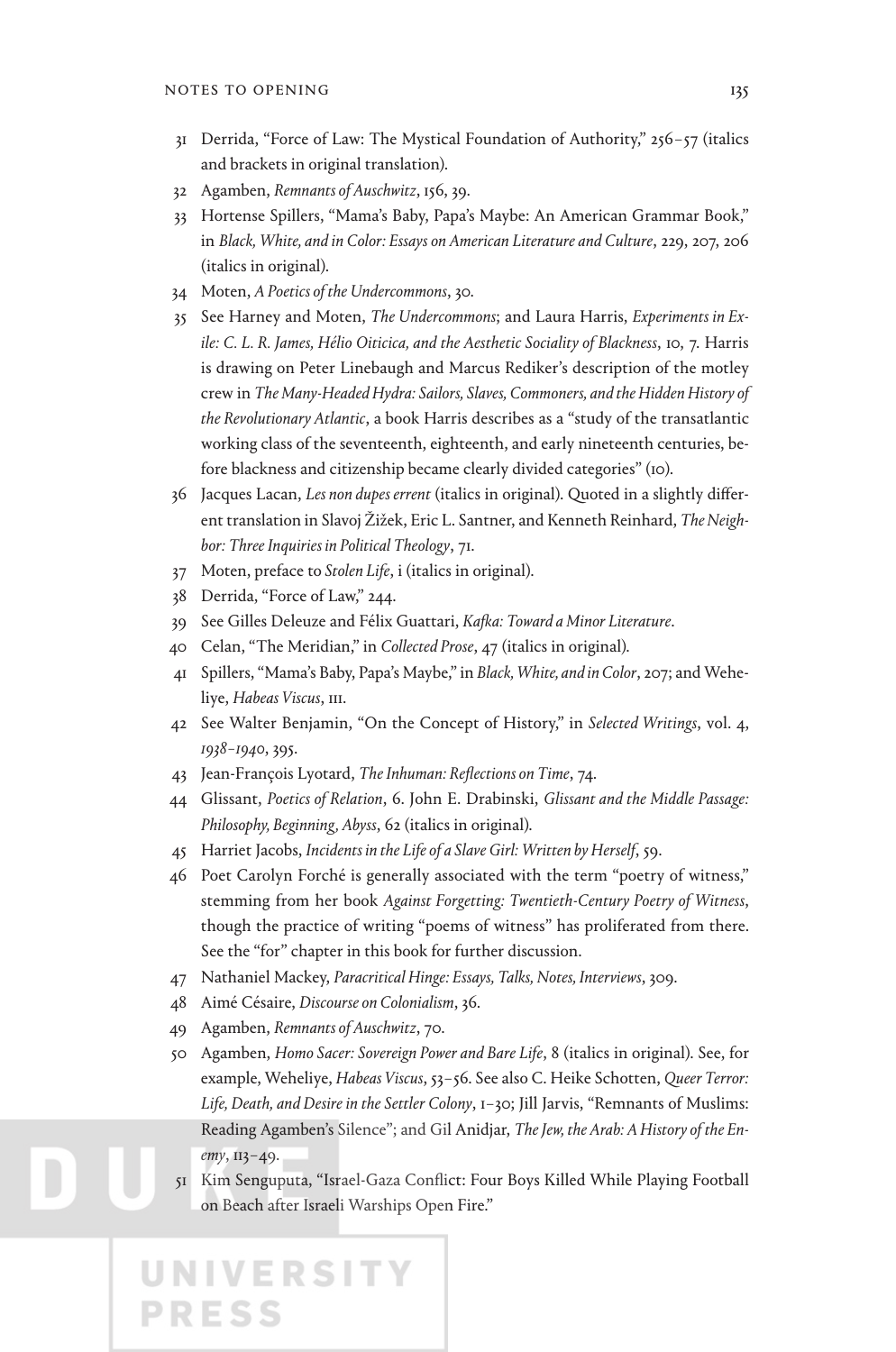- 52 Agamben is quoting survivor Aldo Carpi in *Remnants of Auschwitz*, 50.
- 53 Saidiya V. Hartman, *Scenes of Subjection: Terror, Slavery, and Self-Making in Nineteenth-Century America*, 20.
- 54 Hartman, *Scenes of Subjection*, 3-4 (italics added).
- 55 See Hartman, *Scenes of Subjection*, 36, on hypervisibility.
- 56 Hartman, *Scenes of Subjection*, 22. See also page 21 on "the sadistic pleasure to be derived from the spectacle of sufferance."
- 57 Frederick Douglass, *Narrative of the Life of Frederick Douglass, an American Slave, Written by Himself*, 19.
- 58 See Elizabeth Alexander, "'Can You Be black and Look at This?': Reading the Rodney King Video(s)."
- 59 Christina Sharpe, *Monstrous Intimacies: Making Post-Slavery Subjects*, 7.
- 60 Moten, email to author, May 26, 2017.
- 61 Blanchot, *The Infinite Conversation*, 312 (italics in original).
- 62 Blanchot exhibited fascist leanings in his early adulthood, published in fascist journals before and during World War II, etc. He later assiduously disavowed these tendencies and participated in French leftist circles after the war.
- 63 Spillers, "Mama's Baby, Papa's Maybe," in *Black, White, and in Color*, 206.
- 64 Harney and Moten, *The Undercommons*, 93.
- 65 Weheliye, *Habeas Viscus*, 61.
- 66 Ferreira da Silva, "On Difference without Separability," 64.
- 67 Moten, "Notes on Passage," in *Stolen Life*, 209.
- 68 Celan, "The written hollows itself," in *Breathturn into Timestead*, 67.
- 69 Moten, "Erotics of Fugitivity," in *Stolen Life*, 242. See also *Stolen Life*, i.
- 70 See Judith Butler, *Precarious Life: The Powers of Mourning and Violence*, 24.
- 71 Harney and Moten, "Michael Brown," 82.

UNIVERSITY

**PRESS** 

- 72 Moten, "Chromatic Saturation," in *The Universal Machine*, 212.
- 73 Jared Sexton, "The *Vel* of Slavery: Tracking the Figure of the Unsovereign," 593. See also Sexton, "All Black Everything," on abolition as "the true movement of movements." While I have written two books of poetry addressing settler colonialism in Palestine and Turtle Island, in this book I am exploring No One as a (non)figure of witnessing that bears more kinship with black studies thinking on land-less, self-less, nonnatal, unsovereign life than it does to Indigenous philosophies and practices of collective sovereignty, nationhood, and self-determination. However, decolonization as an ongoing praxis of unknowing and undoing and "unthinking this world with a view to its end—that is…the return of the total value expropriated from conquered lands and enslaved bodies," undergirds this book, as it does my poetry, and is "the only proper name for justice," as Ferreira da Silva suggests ("In the Raw").
- 74 My thinking on the future anterior has been influenced by my reading of Weheliye's *Habeas Viscus*, combined with my own torquing of Benjamin's Jetztzeit/ now-time.
- 75 See, for example, Philip Sidney, *An Apology for Poetry, or, The Defence of Poesy*; Al-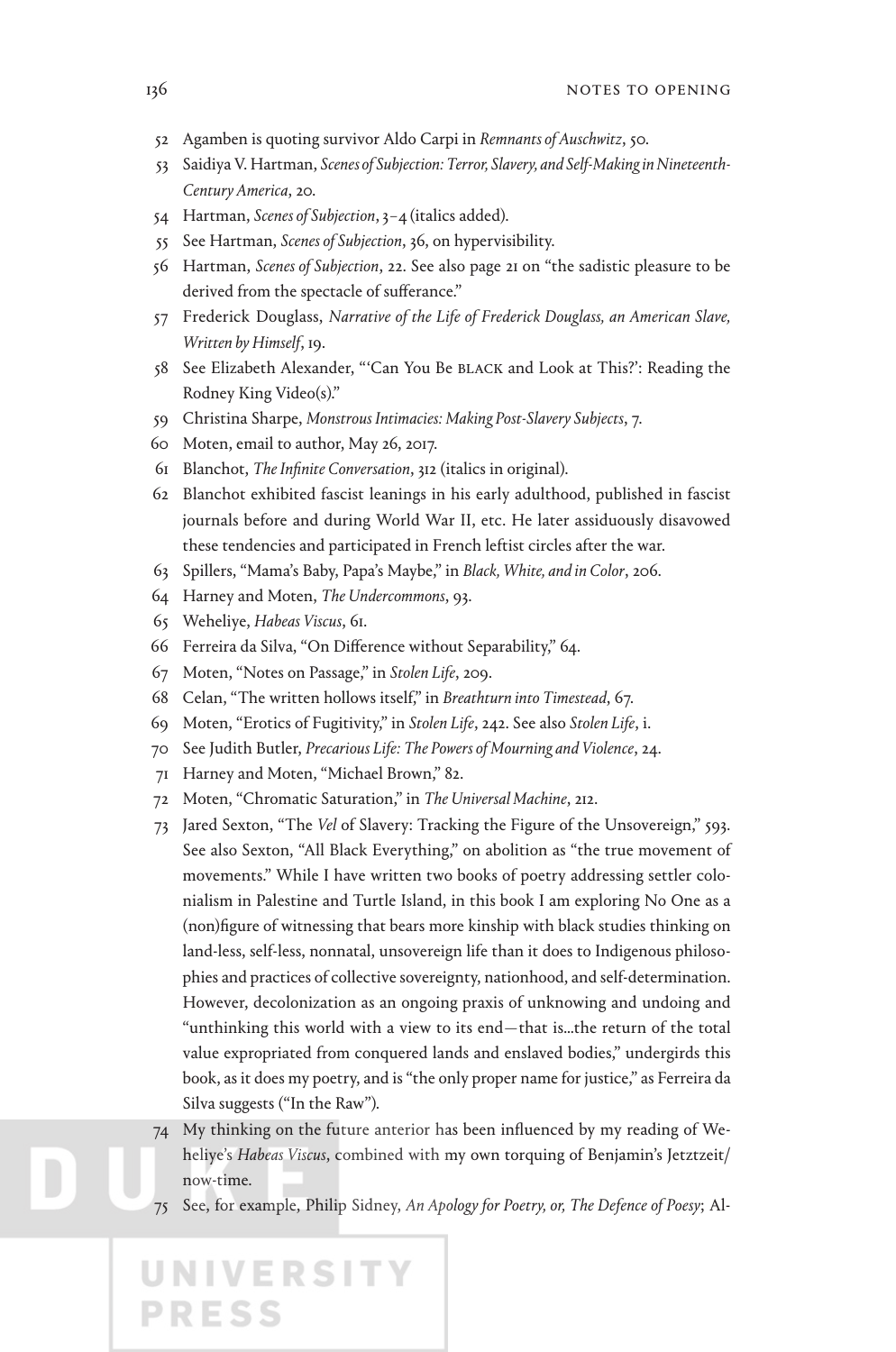exander Pope, *An Essay on Criticism*; William Wordsworth and Samuel Taylor Coleridge, *Lyrical Ballads: 1798 and 1802*; Gertrude Stein, "Composition as Explanation"; Charles Olson, "Projective Verse"; Amiri Baraka, *Blues People*; Moten, the *consent not to be a single being* trilogy; Glissant, *Poetics of Relation*; Césaire, *Discourse on Colonialism*; andCelan, *Collected Prose*.

- 76 Joan Retallack, *The Poethical Wager*, 26 (italics in original).
- 77 See Ferreira da Silva, "Toward a Black Feminist Poethics: The Quest(ion) of Blackness toward the End of the World."
- 78 See Harney and Moten, "Michael Brown," 81: "another city gathers, dancing."
- 79 For more on the lesbian spiral, see Nicole Brossard, *The Aerial Letter*. On the unraveling of a Möbius strip, see Deleuze's *Logic of Sense*.
- 80 Ludwig Wittgenstein, *Culture and Value*, 24 (italics in original).
- 81 W. Benjamin, *The Arcades Project*, N1a, 8, 460 (italics in original).
- 82 The words "du liest" appear twice in the last poem Celan wrote, "Rebleute graben" (Vinegrowers dig up), written on April 13, 1970, a week before he committed suicide. See Celan, *Breathturn into Timestead*, 454–56.
- 83 Ferreira da Silva, "Fractal Thinking." One element of my assemblage to note is that I follow the vast majority of my interlocutors in placing "black" and "blackness" in lowercase throughout this book, except in citations in which these terms appear in uppercase.
- 84 W. Benjamin and Gershom Scholem, *The Correspondence of Walter Benjamin and Gershom Scholem, 1932–1940*, 108–9; Glissant, *Poetics of Relation*, 172; and Deleuze, *Cinema 2: The Time-Image*, 182.
- 85 W. Benjamin, *The Correspondence of Walter Benjamin, 1910–1940*, 256. Benjamin is actually referring to his composition process in *The Origin of German Tragic Drama*, which he further develops in *The Arcades Project*.
- 86 Shoshana Felman, *Writing and Madness: (Literature/Philosophy/Psychoanalysis)*, 254.
- 87 Sara Ahmed, *The Cultural Politics of Emotion*, 91.
- 88 Chandler, *X*, 65.
- 89 See Chandler, *X*, 3 (italics in original). While the putatively "more correct" grammatical choice in the last sentence of the epigraph would be "remains," I chose this passage from Chandler partly because of the indeterminacy of whether it is the prose itself that remains or the prose taken together with its syntax and its "con*fusions*" that remain.
- 90 While my fastidious poetics of citation ensures that there are hundreds of citations in this book, there are hundreds more instances where a word or phrase, or even half or a quarter of a word or phrase, comes to me through the (not-sounconscious) influence of all that I have read and lived. There is no way I can cite every instance of this phenomenon, as no poet (or being) can or should; yet through the accretive, recursive course of this book, these connections do tend to flutter to the surface. Reader, please do bear in mind, however, that one thing I refuse to do every time this (un)conscious influence arises is this: "Here in this sentence I use the word 'dehiscence' that Moten makes such beautiful use of in